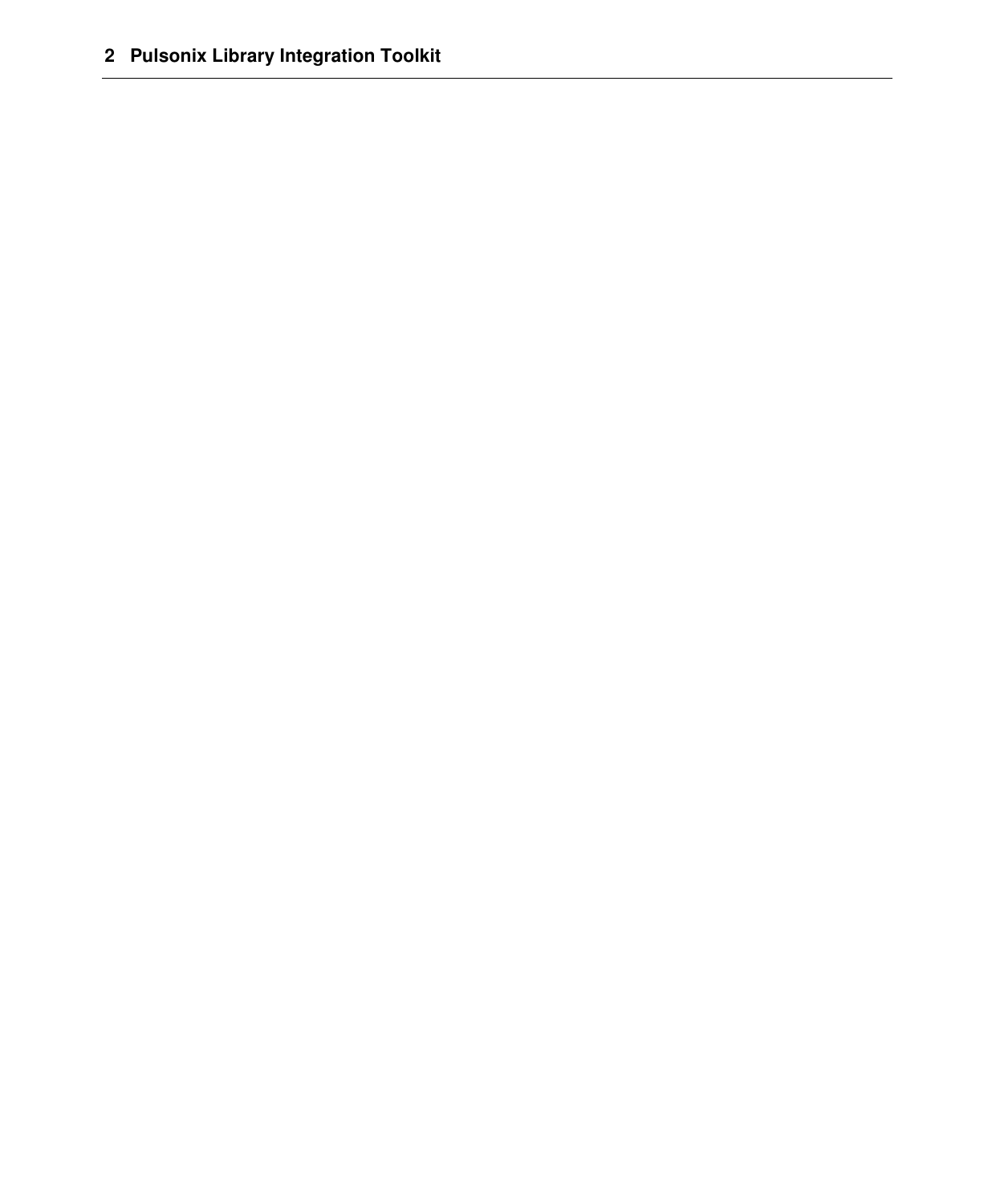#### **Copyright Notice**

Copyright  $\odot$  WestDev Ltd. 2000-2022 Pulsonix is a Trademark of WestDev Ltd. All rights reserved. E&OE

Copyright in the whole and every part of this software and manual belongs to WestDev Ltd. and may not be used, sold, transferred, copied or reproduced in whole or in part in any manner or in any media to any person, without the prior written consent of WestDev Ltd. If you use this manual you do so at your own risk and on the understanding that neither WestDev Ltd. nor associated companies shall be liable for any loss or damage of any kind.

WestDev Ltd. does not warrant that the software package will function properly in every hardware software environment.

Although WestDev Ltd. has tested the software and reviewed the documentation, WestDev Ltd. makes no warranty or representation, either express or implied, with respect to this software or documentation, their quality, performance, merchantability, or fitness for a particular purpose. This software and documentation are licensed 'as is', and you the licensee, by making use thereof, are assuming the entire risk as to their quality and performance.

In no event will WestDev Ltd. be liable for direct, indirect, special, incidental, or consequential damage arising out of the use or inability to use the software or documentation, even if advised of the possibility of such damages.

WestDev Ltd. reserves the right to alter, modify, correct and upgrade our software programs and publications without notice and without incurring liability.

Microsoft, Windows, Windows NT and Intellimouse are either registered trademarks or trademarks of Microsoft Corporation.

All other trademarks are acknowledged to their respective owners.

Pulsonix, a division of WestDev Ltd.

Printed in the UK. Issue date: 03/05/2022

#### **Pulsonix**

20 Miller Court Severn Drive Tewkesbury Glos GL20 8DN United Kingdom

Phone +44 (0)1684 296 570 Fax  $+44(0)1684296515$ Email sales@pulsonix.com Web www.pulsonix.com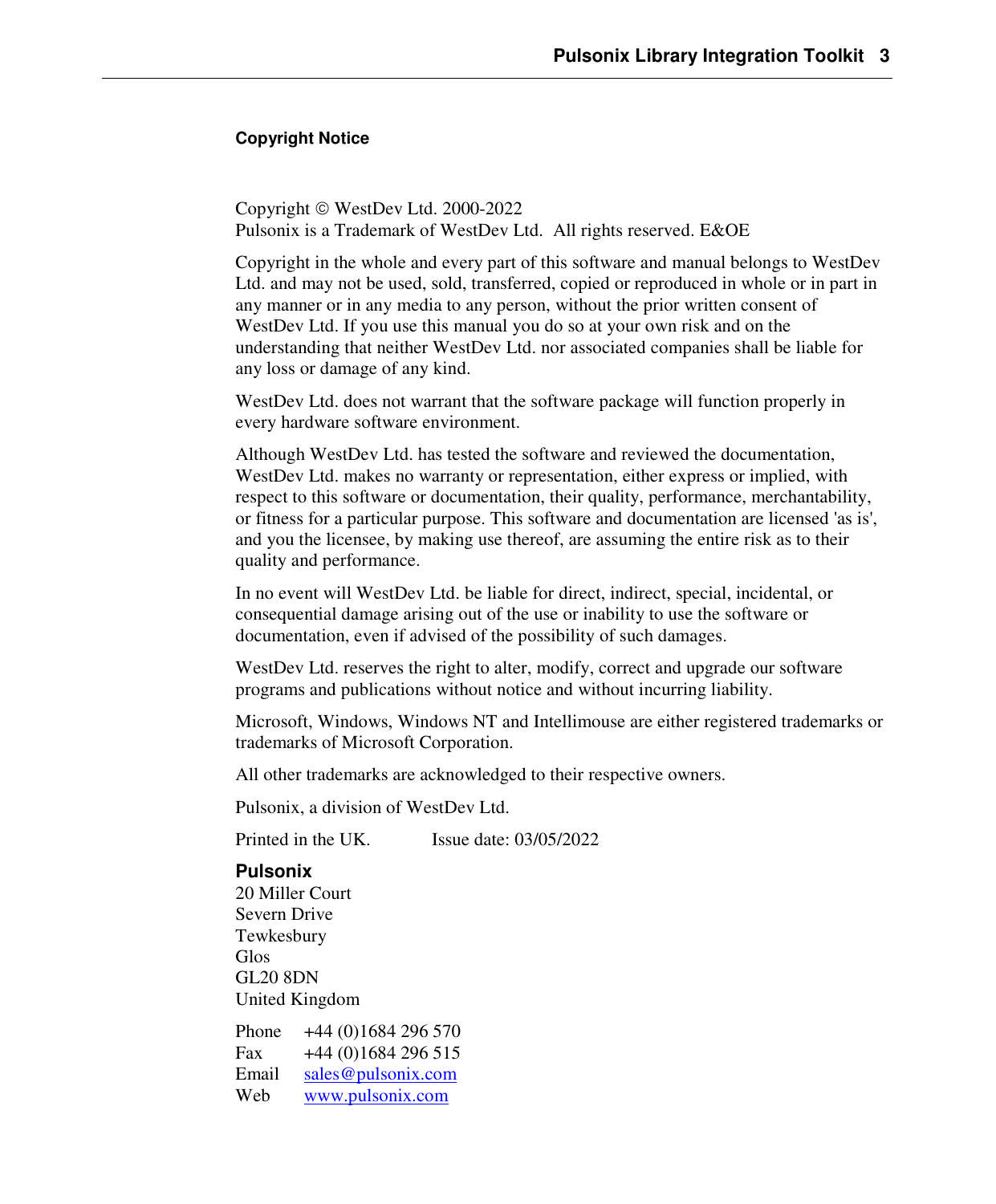## **4 Pulsonix Library Integration Toolkit**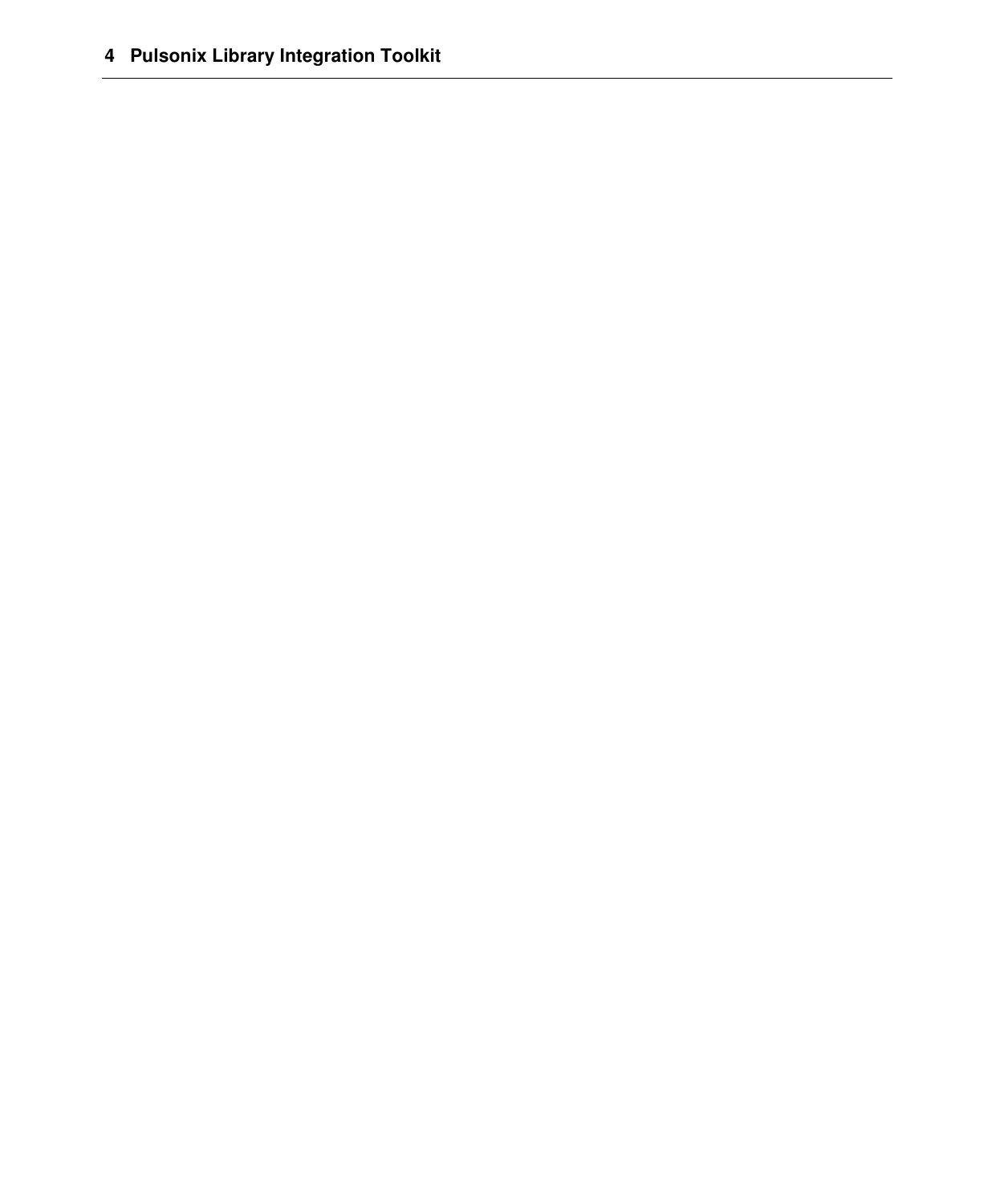## Contents

| Use of ADDPINATTR, ADDUNGATEDPINS and ++ commands31 |  |
|-----------------------------------------------------|--|
|                                                     |  |
|                                                     |  |
|                                                     |  |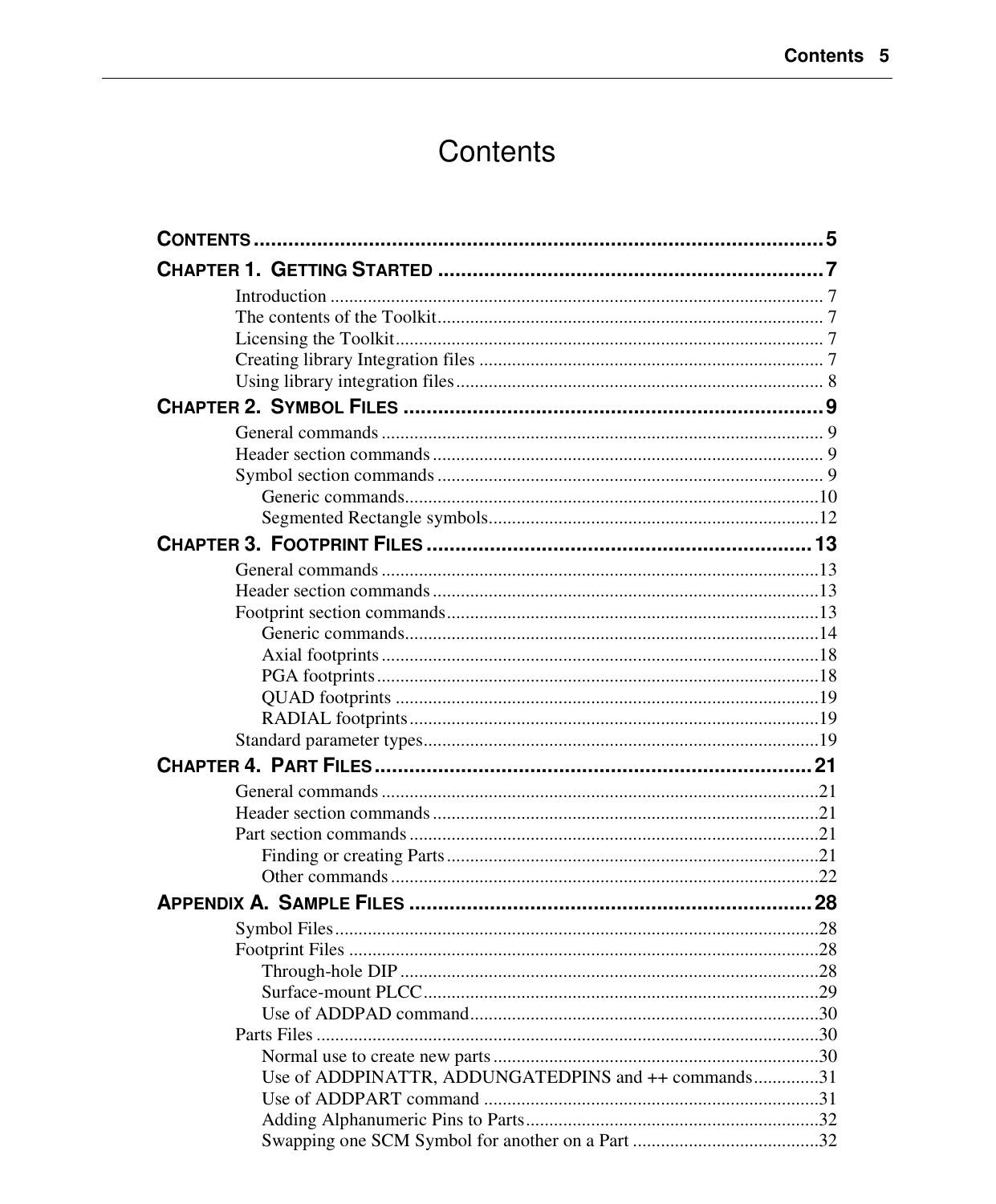|              | 33 |
|--------------|----|
|              |    |
|              |    |
|              |    |
|              |    |
|              |    |
|              |    |
|              |    |
|              |    |
|              |    |
|              |    |
|              |    |
|              |    |
|              |    |
|              |    |
|              |    |
|              |    |
|              |    |
|              |    |
|              |    |
| <b>INDFX</b> | 37 |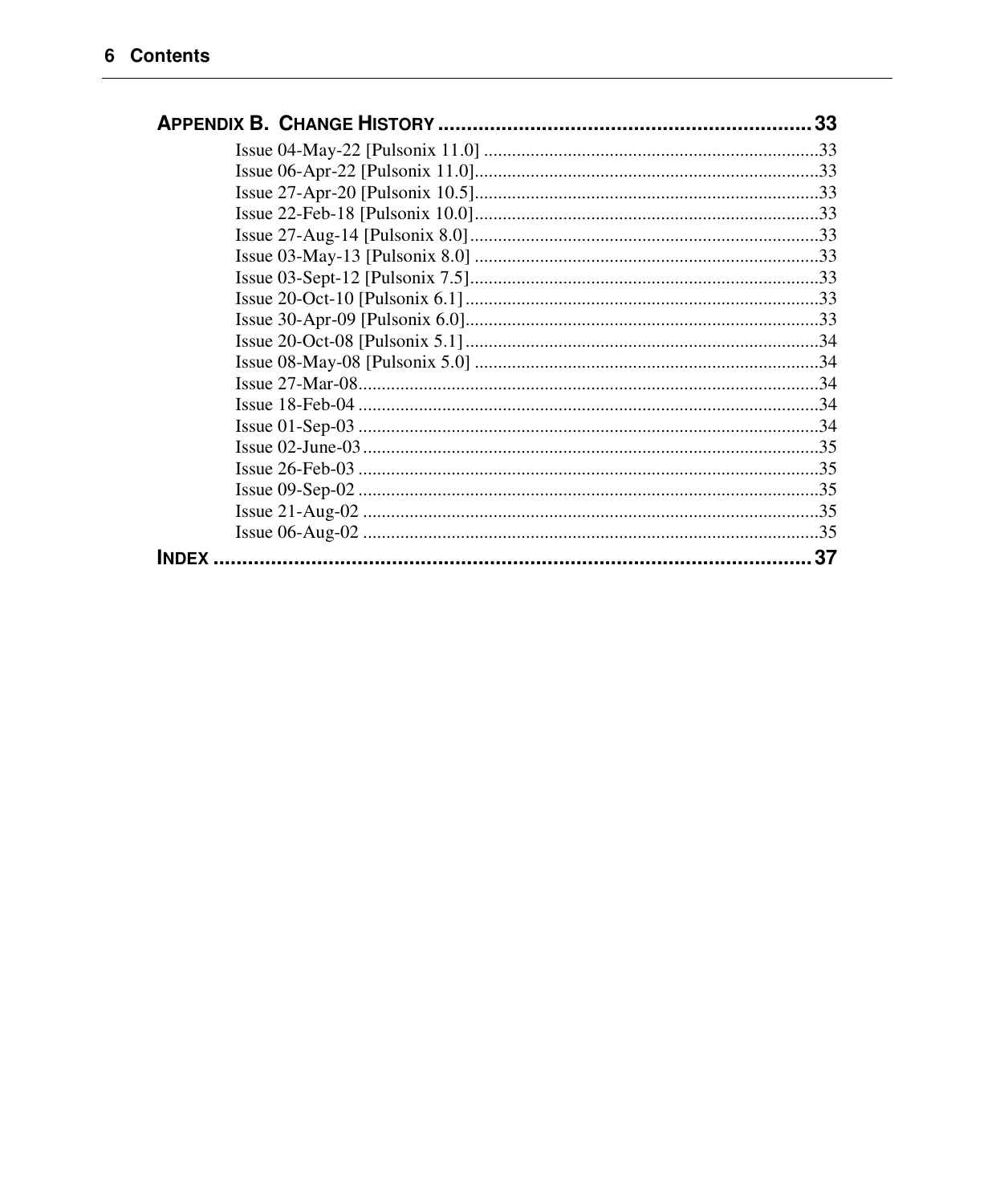## Chapter 1. Getting Started

## **Introduction**

The **Library Integration toolkit** provides you with the ability to create Pulsonix library (Schematic Symbol, PCB Footprint and Part) items from your own data sources. This might include, for example, importing data from another CAD system, or generating footprints from information retrieved from the Internet.

The files are of a fixed ASCII format as defined in this specification and are imported using a licensed interface mechanism.

## **The contents of the Toolkit**

The Toolkit consists of:

- This documentation (the import file specification).
- Importers to read library integration files.

## **Licensing the Toolkit**

The license for this option is shown in the **License Manager** dialog as **Library Integration Toolkit**. There is no charge for this option.

In addition, creation of **bond pads** and **wires** in footprints is controlled by the availability of another license, which appears in the **License Manager** dialog as **Chip Packaging Toolkit**. Without this license, bond pad and wire commands will be ignored.

## **Creating library Integration files**

The commands available for use in a library integration file generally follow the 'controls' presented on the pages of the corresponding **Pulsonix Library Wizard**, and the resulting library items should correspond to those that can be generated using the same values in the wizard.

Integration files are processed sequentially (from start to finish), and  $-$  except for the FORMAT command - any of the commands listed in the reference sections may appear anywhere in the file. However, for ease of understanding the commands are separated into those that generally only appear at the start of the file and those that are used to generate the actual footprints.

The positioning and ordering of commands in the file is not generally critical. Any sideeffects for particular commands are mentioned in the description for those commands.

Each line of a integration file contains a keyword, followed by one or more parameters (depending on the keyword), separated from each other by commas. Blank lines, and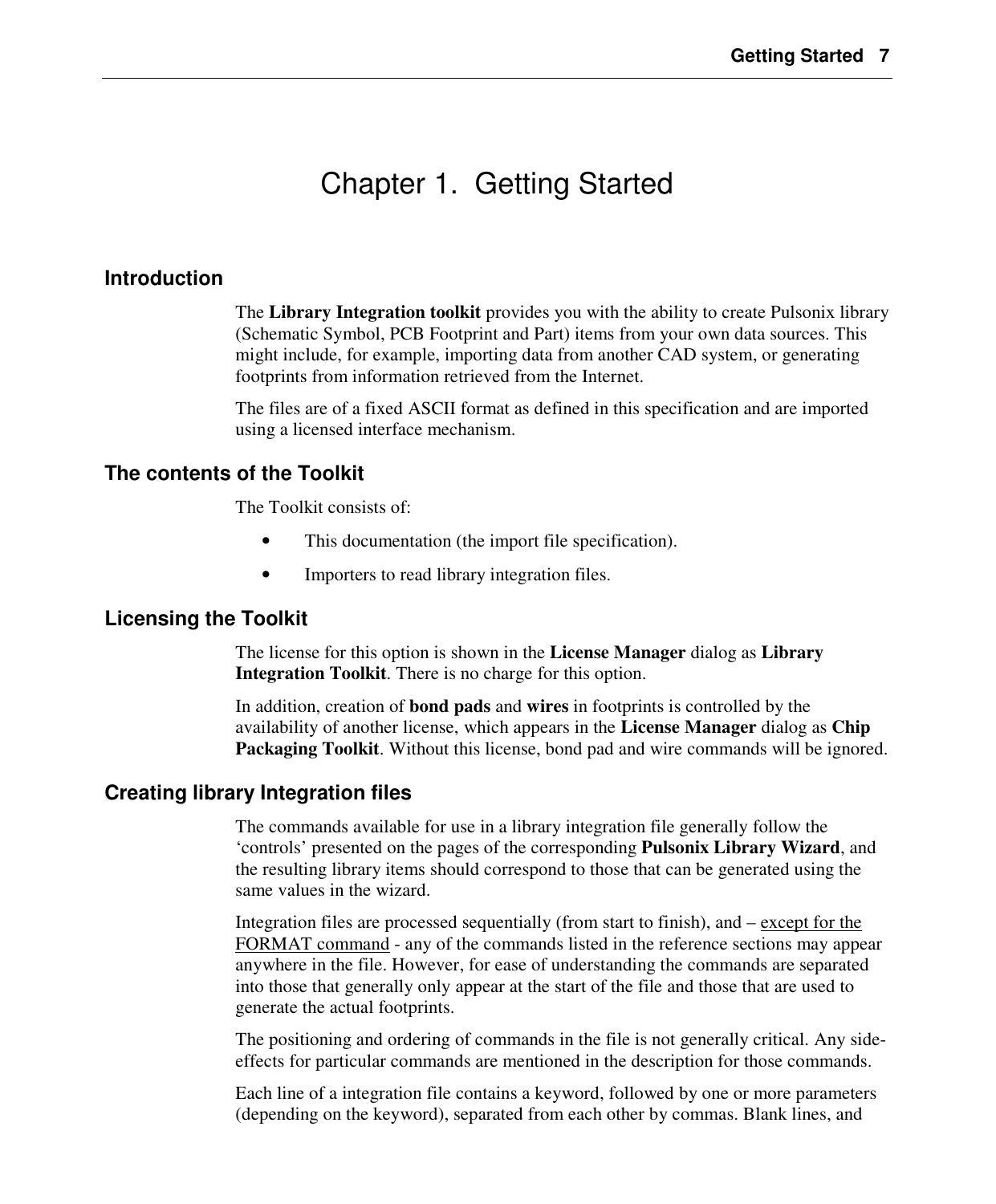any lines starting with semi-colon, are ignored. Text (e.g. name) fields may be enclosed in double quotes if desired.

Some commands are applicable only in certain contexts, for example only for certain footprint types. The toolkit does not context-check the commands, so specifying commands that are not applicable may either have no effect, or cause unpredictable results. If commands are specified as they would be entered interactively through the corresponding Wizard, then this should give the desired result. The same applies to range checking, for example on the number of pads on a footprint.

### **Using library integration files**

Library integration files are loaded into Pulsonix through the **Import** option on the relevant page of the **Libraries** dialog.

For example, to import a footprint integration file, open the **Libraries** dialog and go to the **Footprints** tab. Choose the library to which the generated footprints should be written. Click the **Import** button, browse to the desired integration file, and click on **Open**. The file will be loaded and processed to generate the specified footprints.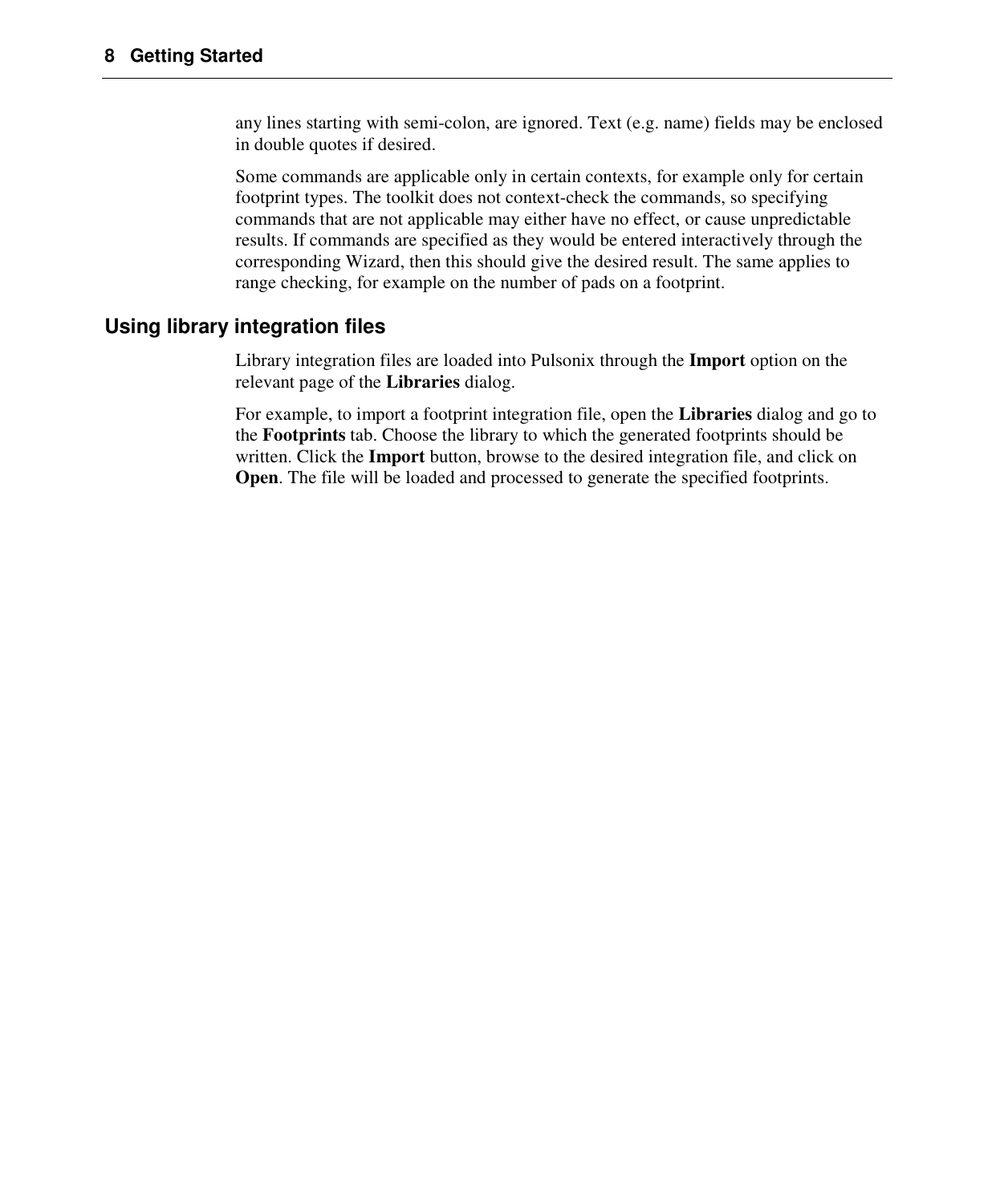## Chapter 2. Symbol Files

## **General commands**

#### # Text\_here

The hash (#) character can be used at the start of any new line to write a comment. It should be added to every line which needs a comment. It can be used at any point in the SGF file. Comments can also be made using the semicolon character ; at the start of a line.

#### EXIT

 The EXIT command can be placed anywhere in the format file to stop the import of the file. You may wish to use the command during a multi-item import to debug the items above it or to restrict import to a particular number of items.

## **Header section commands**

### FORMAT,SGF,1

The first line of the file should contain this command, which specifies that this is a symbol library toolkit file, and also gives the format version number (currently version 1).

#### FILE,filename

Include another integration file. Each line in the specified file is processed, then processing of the current file resumes.

#### TYPE,symbol\_type

Specify the type of symbol to create. These values correspond to those available interactively through the Symbol Wizard. symbol\_type :=  $RECT$  | SEG | TRI

#### UNITS,unit,factor,precision

|                             | inch       |
|-----------------------------|------------|
|                             | thou       |
| $\mathcal{D}_{\mathcal{L}}$ | metre      |
| κ                           | millimetre |
|                             | micron     |
|                             | centimetre |
|                             |            |

 $factor := units$  per base units, generally always 1 precision := number of decimal places

## **Symbol section commands**

The commands listed here are divided into several sections. Many commands (listed under 'Generic commands') are applicable to many or all symbol types, whilst others only really apply to particular types.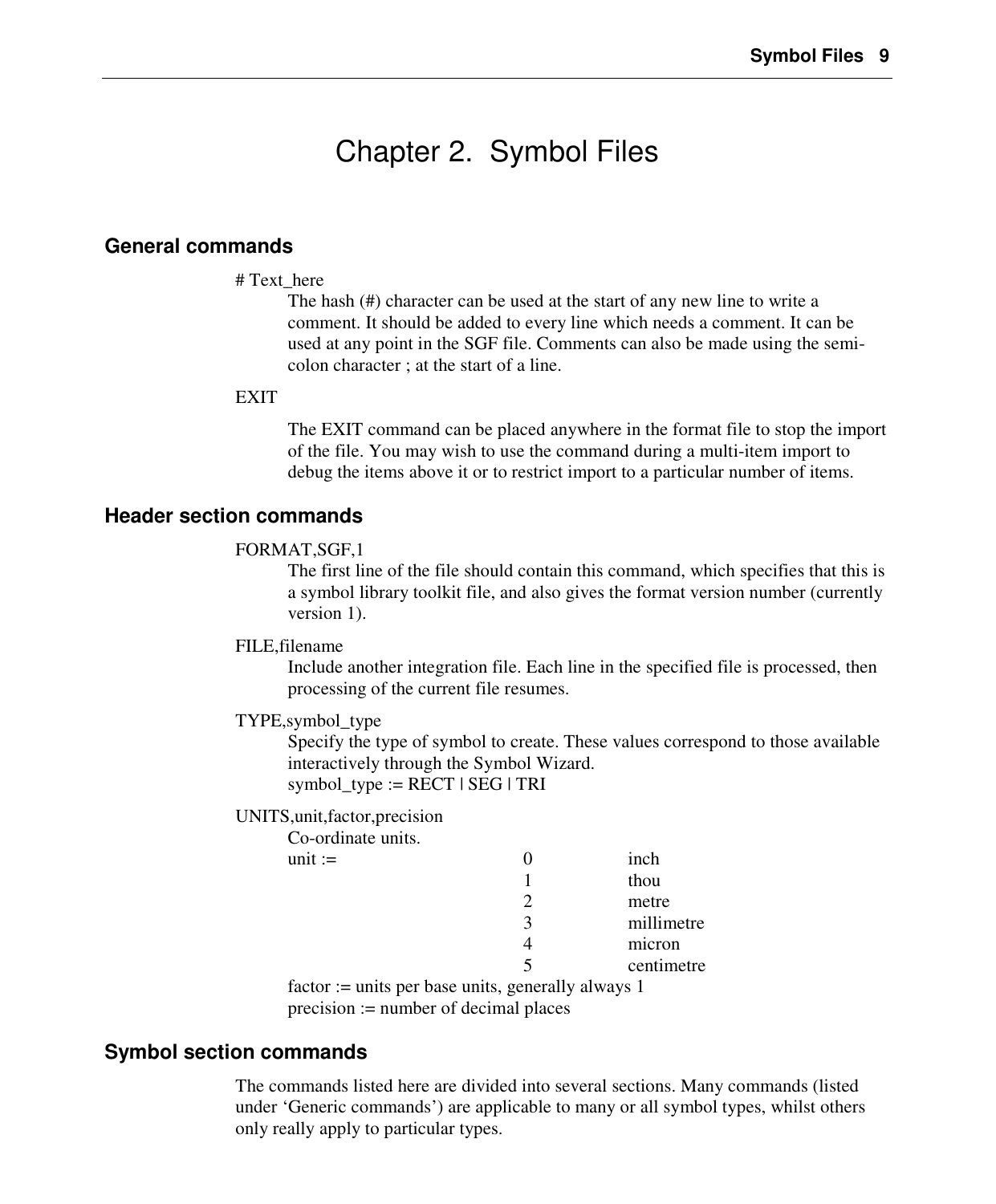#### Generic commands

#### NAME,symbol\_name

The name by which the symbol is to be known. This command is the one that triggers generation of the symbol and writing it to the library, so positioning of this command in the file is critical to achieving the desired symbols.

#### BOTTOMPINDIRLEFT,bool

True if the pins on the bottom side are numbered leftwards.

#### BOTTOMPINORDER,int

The 'side order' for numbering pins on the bottom side of the symbol.

#### BOTTOMPINS,count

The number of pins on the bottom side.

#### CLKPIN,size

The size of the clock pin marker.

#### INVPIN,size

The size of the inverted (not) pin marker.

#### LEFTPINDIRUP,bool

True if the pins on the left side are numbered upwards.

#### LEFTPINORDER,int

The 'side order' for numbering pins on the left side of the symbol.

#### LEFTPINS,count

The number of pins on the left side.

#### LEGLEN,size

The length of the terminal "legs".

#### LINESTYLE,name

The name of the line style to use for creating shapes.

#### LINEWIDTH,size

The thickness of the style used for creating shapes.

#### MARKPIN,pin\_number[,type][,CLK]

Adds 'special' marker(s) to specified pin. The available types correspond to those available interactively in the Symbol Wizard. Including the optional field "CLK" will also include a Clock pin marker inside the symbol outline. pin\_number pin (terminal) number type POLIN | POLOUT | INV

#### NAMEPOS,name\_pos

Specify the position for the component name.

| name_pos |   | bottom left  |
|----------|---|--------------|
|          |   | bottom right |
|          |   | top right    |
|          | 2 | top left     |
|          |   | centre       |
|          |   |              |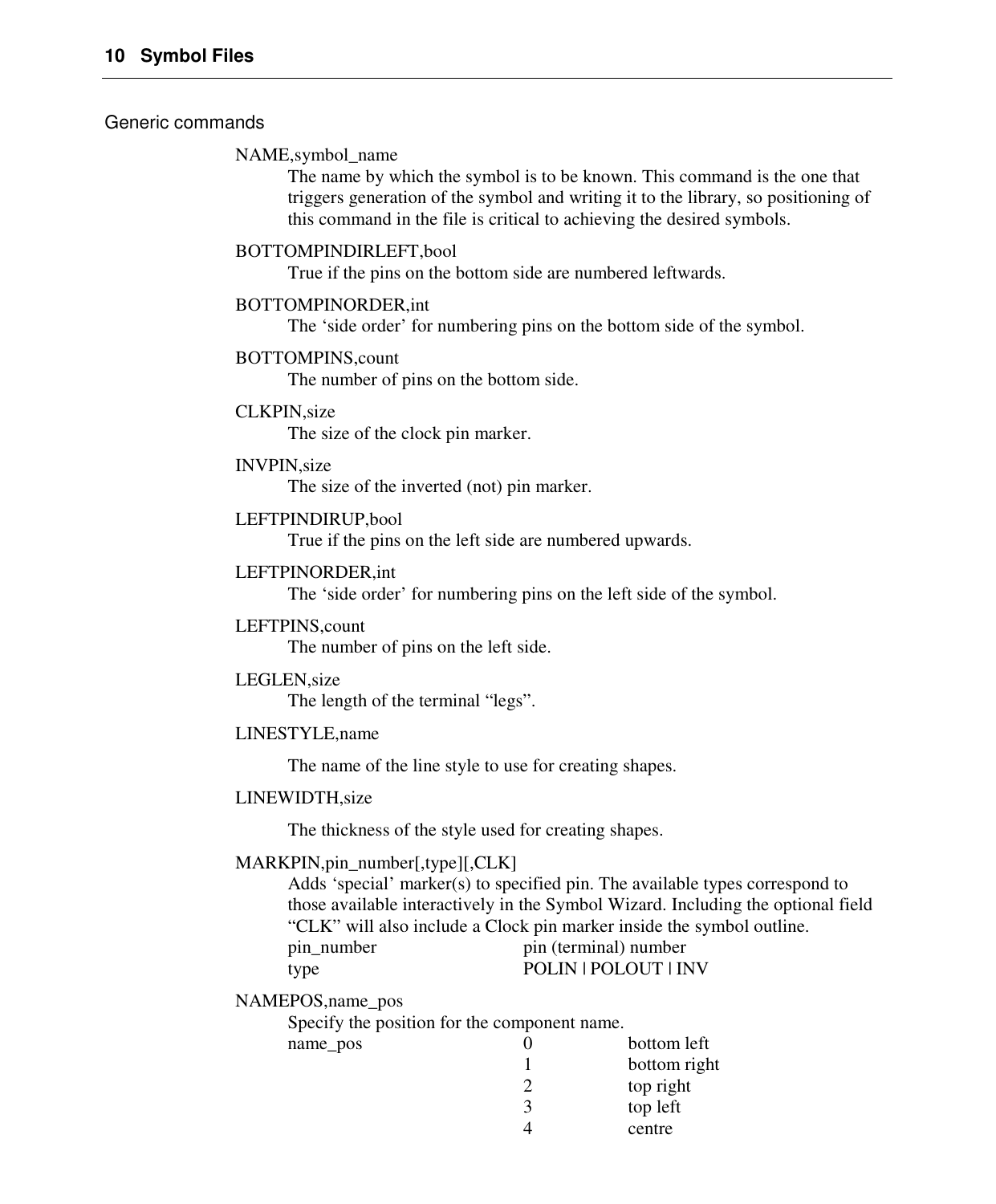#### NUMBERSOUTSIDE,bool

Whether or not pin numbers should be placed 'outside' the pins, away from the body of the symbol.

#### ORIGIN,origin\_pos

| The position of the footprint (symbol) origin. |                  |
|------------------------------------------------|------------------|
| origin_pos                                     | centre           |
|                                                | pin <sub>1</sub> |

#### PADDIM3,size

The size of the third size parameter required for some pad style shapes. This is the thickness for target or cross, the inner size for annulus, and the corner radius for rounded rectangle.

#### PADFILLED,bool.

Specify whether the pad style for terminals is to be 'filled'.

#### PADLENGTH,size

The length for some pad style shapes (rectangle, rounded rectangle, triangle, oval, bullet, pointer, diamond).

#### PADPITCH,size

The size of the step between adjacent pads.

#### PADSHAPE,pad\_shape

The shape of the pads. Note that presently only some of the possible pad shapes are supported by the toolkit. pad\_shape := DIAMOND | OVAL | RECT | ROUND | ROUNDRECT |

SQUARE | CROSS | CHAMFERRECT | BULLET | TRIANGLE | PLUS

#### PADSIZE,size

The width of pads.

#### PADSTYLE,style\_name

The name to use for the pad style.

#### PARTNAMEPOS,name\_pos

 Specify the position for the Part name. Values are the same as for the NAMEPOS command.

#### POLPIN,size

The size of the polarity in/out pin marker.

#### RIGHTPINDIRUP,bool

True if the pins on the right side are numbered upwards.

#### RIGHTPINORDER,int

The 'side order' for numbering pins on the right side of the symbol.

#### RIGHTPINS,count

The number of pins on the right side.

#### SHOWLOGICNAMES,bool

Whether or not to set logic names to be visible.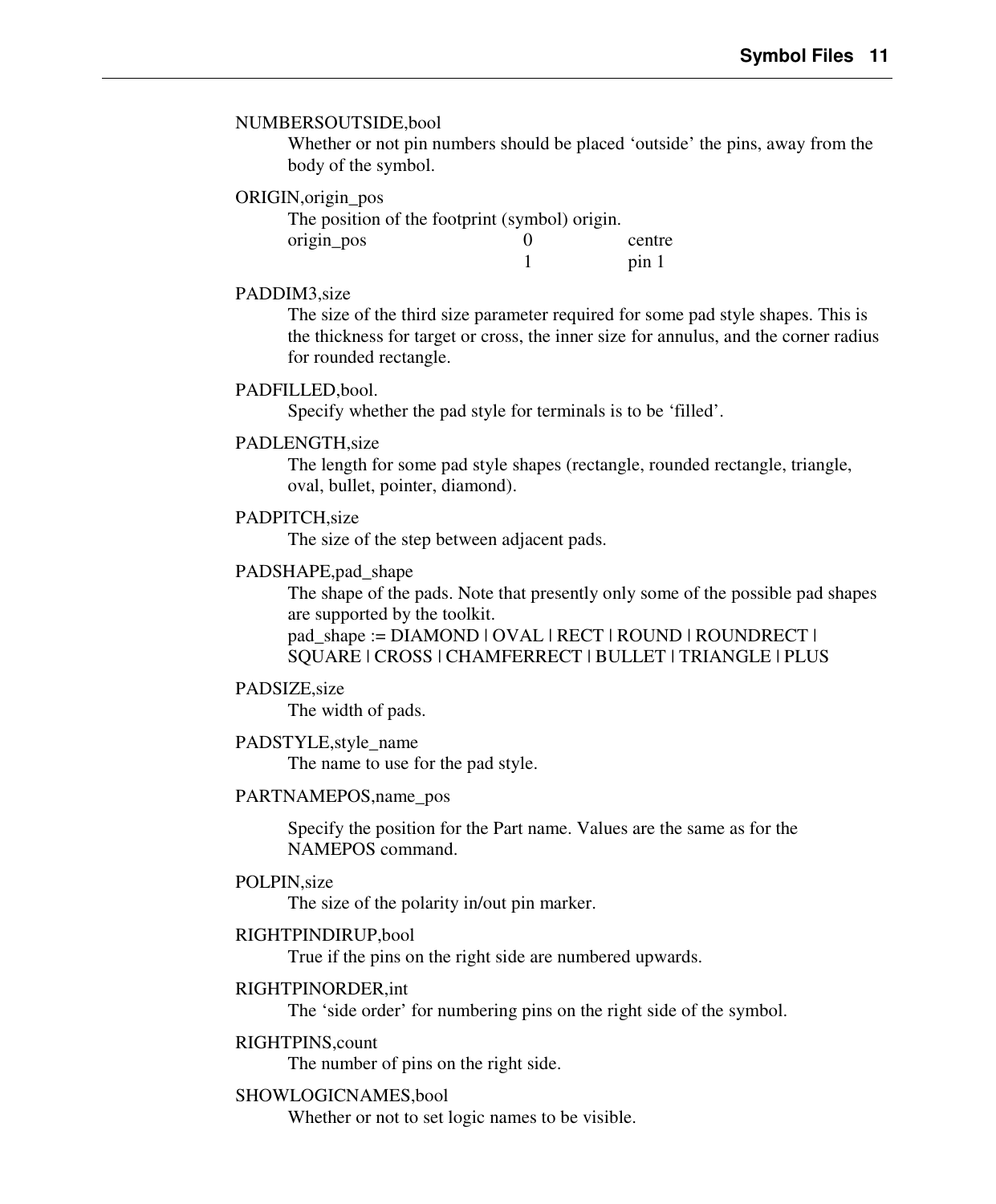#### SHOWPINNAMES,bool

Whether or not to set pin names to be visible.

#### SPICENAMEPOS,name\_pos

Specify the position for the Spice model name. Values are the same as for the NAMEPOS command.

#### SYMWIDTH,size

The width of the symbol outline ("body").

#### TOPPINDIRLEFT,bool

True if the pins on the top side are numbered leftwards.

#### TOPPINORDER,int

The 'side order' for numbering pins on the top side of the symbol.

#### TOPPINS,count

The number of pins on the top side.

#### Segmented Rectangle symbols

SEGMENTS,count Number of segments.

SEGLEFTPINS,count Number of pins on the left of each segment.

#### SEGRIGHTPINS,count

Number of pins on the right of each segment.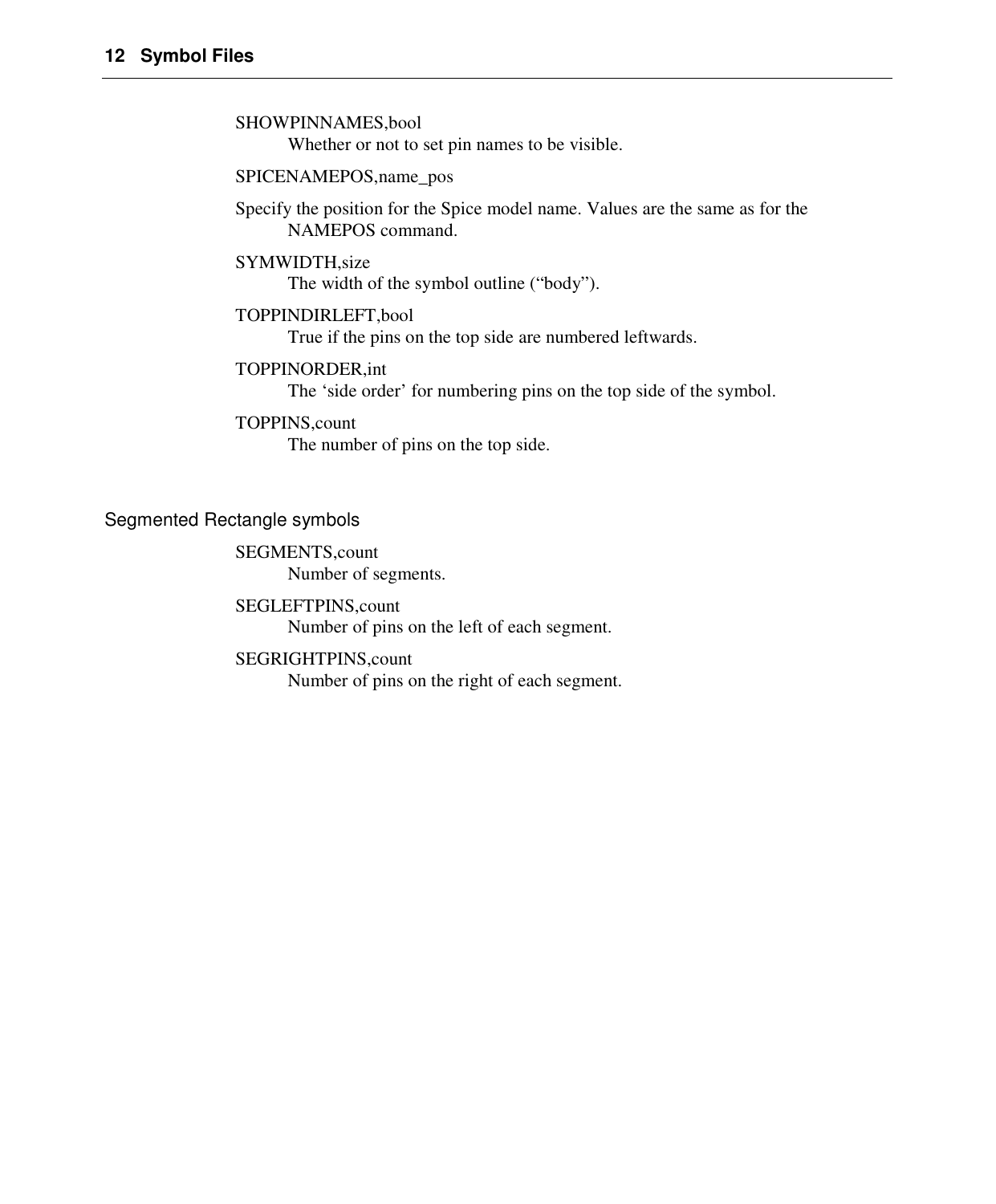## Chapter 3. Footprint Files

### **General commands**

#### # Text\_here

The hash (#) character can be used at the start of any new line to write a comment. It should be added to every line which needs a comment. It can be used at any point in the FGF file. Comments can also be made using the semicolon character ; at the start of a line.

#### EXIT

 The EXIT command can be placed anywhere in the format file to stop the import of the file. You may wish to use the command during a multi-item import to debug the items above it or to restrict import to a particular number of items.

## **Header section commands**

### FORMAT,FGF,1

The first line of the file should contain this command, which specifies that this is a footprint library toolkit file, and also gives the format version number (currently version 1).

#### TYPE,footprint\_type

Specify the type of footprint to create. footprint  $type := AXIAL | DIP | PGA | QUAD | RADIAL$ 

#### UNITS,unit,factor,precision

| Co-ordinate units.                      |                                                                                                                                                                                                                                    |              |           |   |                |              |            |
|-----------------------------------------|------------------------------------------------------------------------------------------------------------------------------------------------------------------------------------------------------------------------------------|--------------|-----------|---|----------------|--------------|------------|
| $unit :=$                               |                                                                                                                                                                                                                                    |              |           |   |                |              | inch       |
|                                         |                                                                                                                                                                                                                                    |              |           |   |                |              | thou       |
|                                         |                                                                                                                                                                                                                                    |              |           | 2 |                |              | metre      |
|                                         |                                                                                                                                                                                                                                    |              |           | 3 |                |              | millimetre |
|                                         |                                                                                                                                                                                                                                    |              |           |   |                |              | micron     |
|                                         |                                                                                                                                                                                                                                    |              |           |   |                |              | centimetre |
| $\sim$<br>the control of the control of | $\bullet$ . The contract of the contract of the contract of the contract of the contract of the contract of the contract of the contract of the contract of the contract of the contract of the contract of the contract of the co | $\mathbf{r}$ | $\bullet$ |   | $\blacksquare$ | $\mathbf{r}$ |            |

factor := units per base units, generally always 1 precision := number of decimal places

#### FILE,filename

Include another footprint integration file. Each line in the specified file is processed, then processing of the current file resumes.

## **Footprint section commands**

The commands listed here are divided into several sections. Many commands (listed under 'Generic commands') are applicable to many or all footprint types, whilst others only really apply to particular types.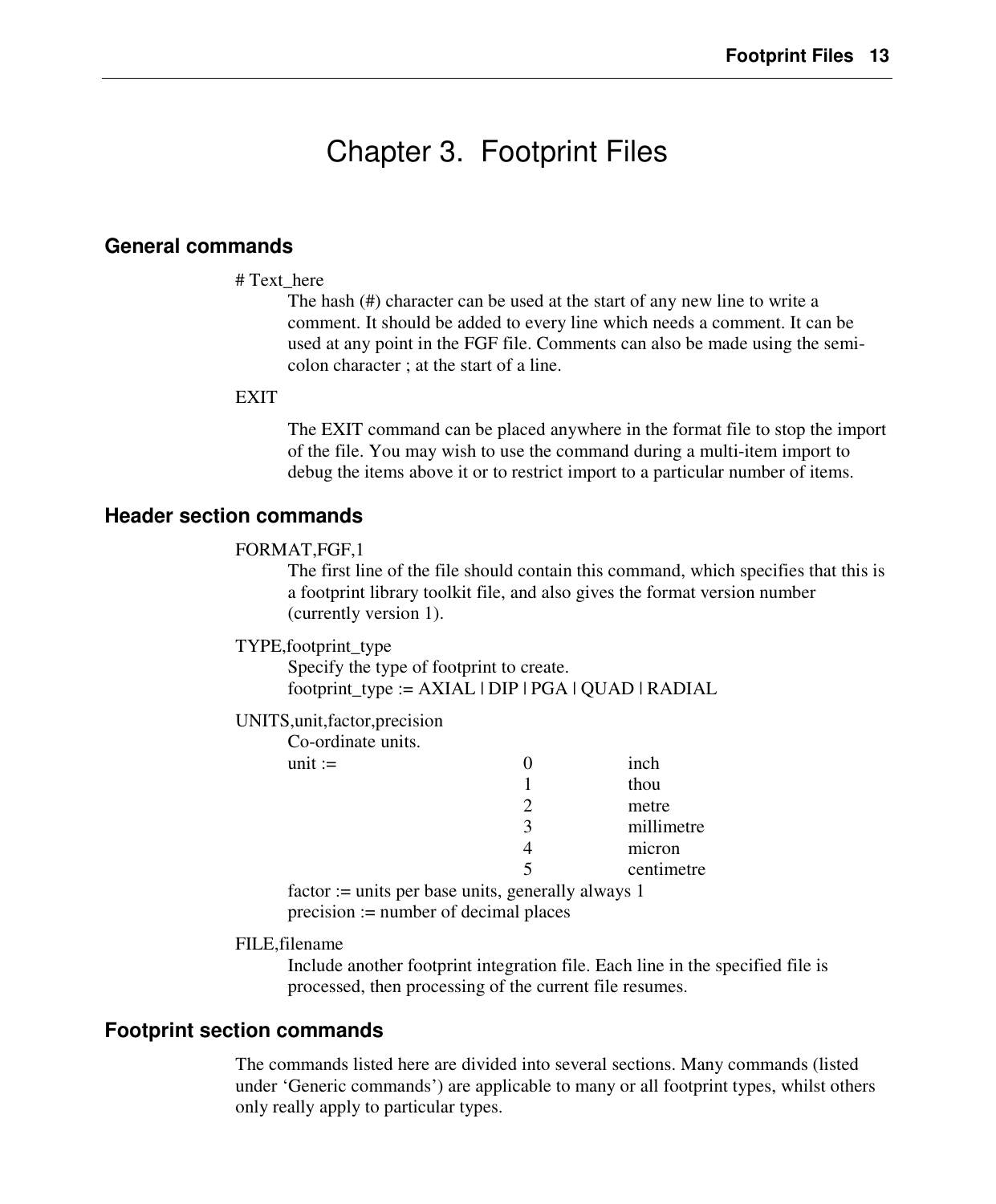#### Generic commands

#### ADDBONDPAD,x,y,angle

Add a bond pad in a particular position. This command allows you to create bond pads and wires. The co-ordinates supplied are relative to the position of the symbol origin. Each bond pad created (using the bond pad style, see BONDPAD\* commands) will be wired to the corresponding normal (die) pad using the specified wire style (see WIRE\* commands).

*Note: This list of bond pads is only applied to the current footprint; the list is deleted as soon as the current footprint has been generated.* 

#### ADDBONDPADREL,dx,dy,angle

Add a bond pad in a particular position relative to the previous bond pad added.

#### ADDBONDPADSET,count,sx,sy,dx,dy,angle

Add a number of bond pads in specified positions, the equivalent of repeated calls to ADDBONDPAD command.

| count :=       | how many bond pads to add                 |
|----------------|-------------------------------------------|
| $sx, sy :=$    | co-ordinates of first bond pad            |
| $dx$ , $dy :=$ | delta "step" between each pad in x $\&$ y |
| angle :=       | pad angle                                 |

#### ADDBONDPADSETREL,count,dx,dy,angle

Add a number of bond pads in specified positions relative to the previous bond pad added, the equivalent of repeated calls to ADDBONDPADREL command. count := how many bond pads to add

| count .—    | tiow many bond paus to auu                |
|-------------|-------------------------------------------|
| $dx, dy :=$ | delta "step" between each pad in x $\&$ y |
| angle :=    | pad angle                                 |

#### ADDPAD,x,y

Add a pad in a particular position. This command allows you to specify pad positioning that the footprint integration would not normally create. The coordinates supplied are relative to the position of the symbol origin.

*Note: This list of 'irregular' pads is used in place of (not as well as) the default pads for the footprint type. Also, it is only applied to the current footprint; the list is deleted as soon as the current footprint has been generated.* 

#### ADDPADREL,dx,dy

Add a pad in a particular position relative to the previous pad added.

#### ADDPADSET,count,sx,sy,dx,dy

Add a number of pads in specified positions, the equivalent of repeated calls to ADDPAD command.

| count :=       | how many pads to add                      |
|----------------|-------------------------------------------|
| $SX$ , $SV :=$ | co-ordinates of first pad                 |
| $dx$ , $dy :=$ | delta "step" between each pad in x $\&$ y |

#### ADDPADSETREL,count,dx,dy

Add a number of pads in specified positions relative to the previous pad added, the equivalent of repeated calls to ADDPADREL command.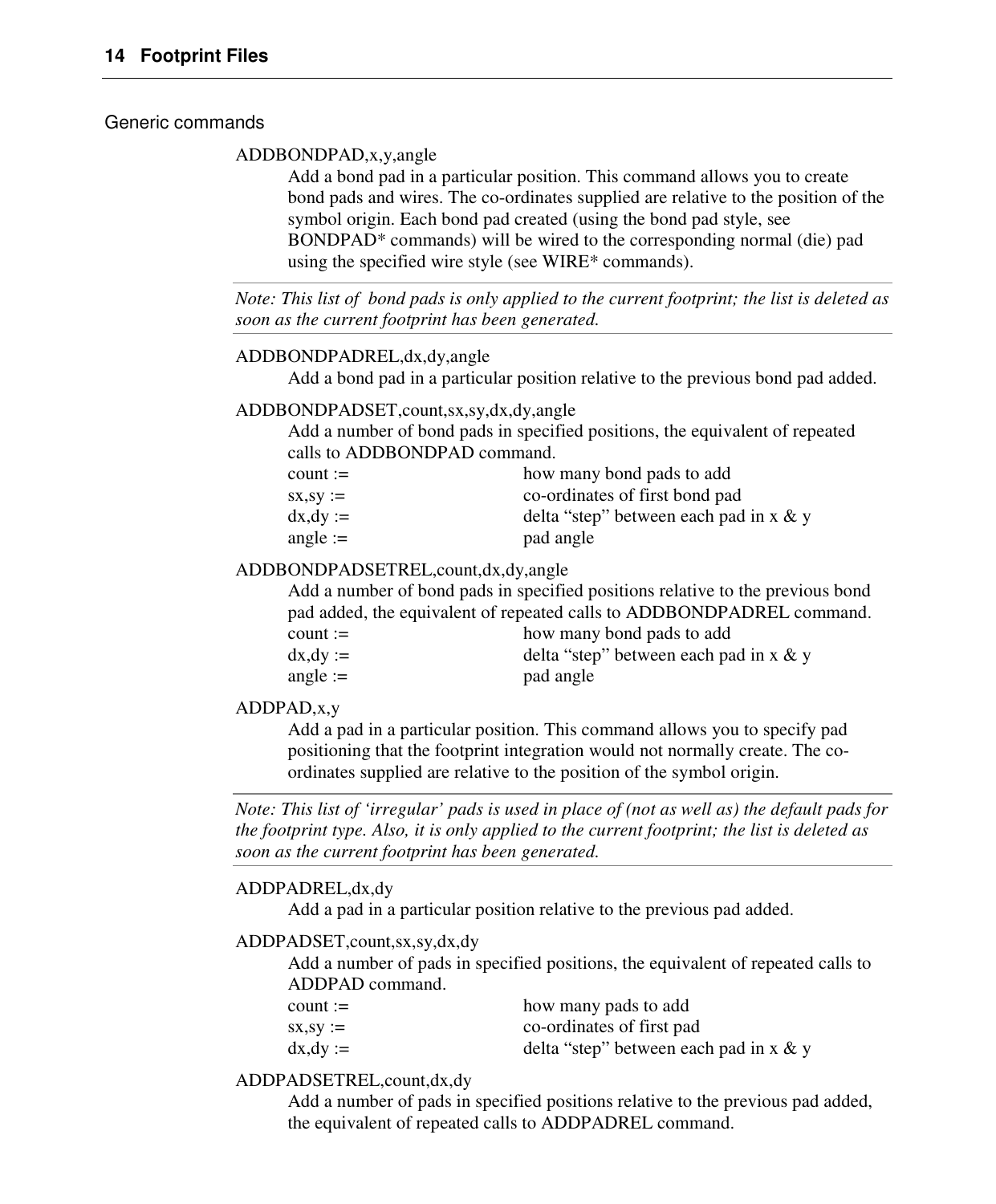count := how many pads to add  $dx, dy :=$  delta "step" between each pad in x & y

BONDPADDRILL,size

Bond pad drill diameter.

#### BONDPADLAYER,layer\_name

Specify the name of the layer on which bond pads should be created. The value for this field is generally one of:

> <Through Board> <Top Side> <Bottom Side>

#### BONDPADLENGTH,size

The length for some pad style shapes (rectangle, rounded rectangle, triangle, oval, bullet, pointer, diamond).

#### BONDPADSHAPE,pad\_shape

The shape of the bond pads. Note that presently only some of the possible pad shapes are supported by the toolkit.

pad\_shape := DIAMOND | OVAL | RECT | ROUND | ROUNDRECT | SQUARE | CROSS | CHAMFERRECT | BULLET | TRIANGLE | PLUS

#### BONDPADSIZE,size

The width of bond pads.

#### BONDPADSTYLE,style\_name

The name to use for the bond pad style.

#### DRILL,size

Pad drill diameter.

#### FIRSTPIN,pin\_num\_pos

Specify the position for the first pin number.

|    | bottom left   |
|----|---------------|
|    | bottom middle |
| 2  | bottom right  |
| 3  | right bottom  |
| 4  | right middle  |
| 5  | right top     |
| 6  | top right     |
|    | top middle    |
| 8  | top left      |
| 9  | left top      |
| 10 | left middle   |
|    | left bottom   |
|    |               |

#### NAME,footprint\_name

The name by which the footprint is to be known. This command is the one that triggers generation of the footprint and writing it to the library, so positioning of this command in the file is critical to achieving the desired footprints.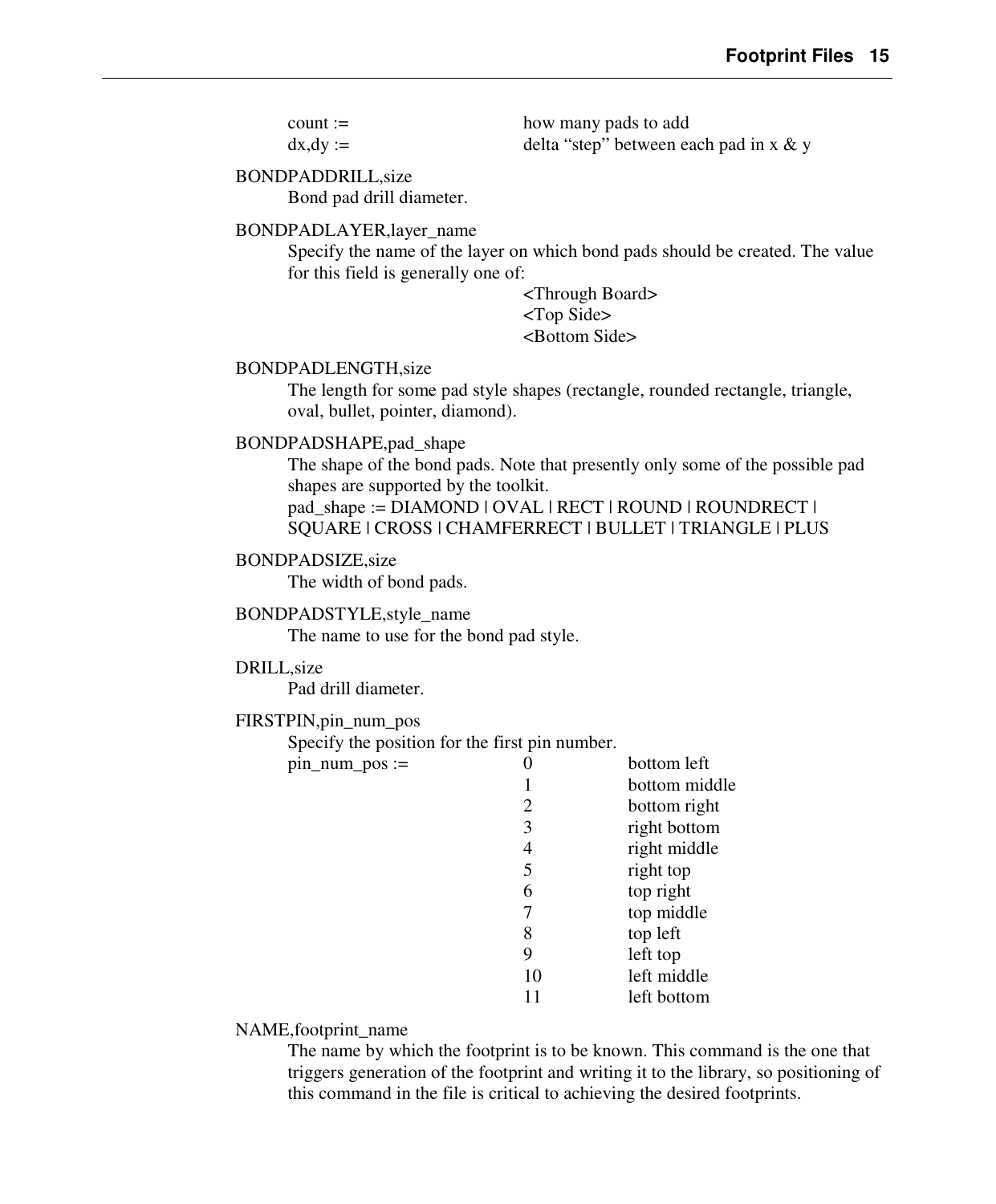#### NAMEPOS,name\_pos

Specify the position for the component name.

| name pos                                       |                             | bottom left  |
|------------------------------------------------|-----------------------------|--------------|
|                                                |                             | bottom right |
|                                                | $\mathcal{D}_{\mathcal{A}}$ | top right    |
|                                                | 3                           | top left     |
|                                                |                             | centre       |
| ORIGIN, origin_pos                             |                             |              |
| The position of the footprint (symbol) origin. |                             |              |
| origin_pos                                     |                             | centre       |
|                                                |                             |              |

1 pin 1

## PADCOUNT,count

The number of pads in the footprint.

#### PADDIM3,size

The size of the third size parameter required for some pad style shapes. This is the thickness for target, the inner size for annulus, and the corner radius for rounded rectangle.

#### PADLAYER,layer\_name

Specify the name of the layer on which pads should be created. The value for this field is generally one of:

## <Through Board> <Top Side>

#### <Bottom Side>

unless creating die pads for die/bond wiring, in which case this should specify the appropriate wire layer name from your technology file (e.g. Wires Top).

#### PADLENGTH,size

The length for some pad style shapes (rectangle, rounded rectangle, triangle, oval, bullet, pointer, diamond).

#### PADPITCH,size

The size of the step between adjacent pads.

#### PADSHAPE,pad\_shape

The shape of the pads. Note that presently only some of the possible pad shapes are supported by the toolkit.

pad\_shape := DIAMOND | OVAL | RECT | ROUND | ROUNDRECT | SQUARE | CROSS | CHAMFERRECT | BULLET | TRIANGLE | PLUS

#### PAD1SHAPE,bool,pad\_shape

If true, the first pad on the footprint is created using the specified pad shape. Otherwise, all pads are created using the same basic pad shape.

### PADPLATED,bool

Whether or not to set the pad style as Plated.

### PADSIZE,size

The width of pads.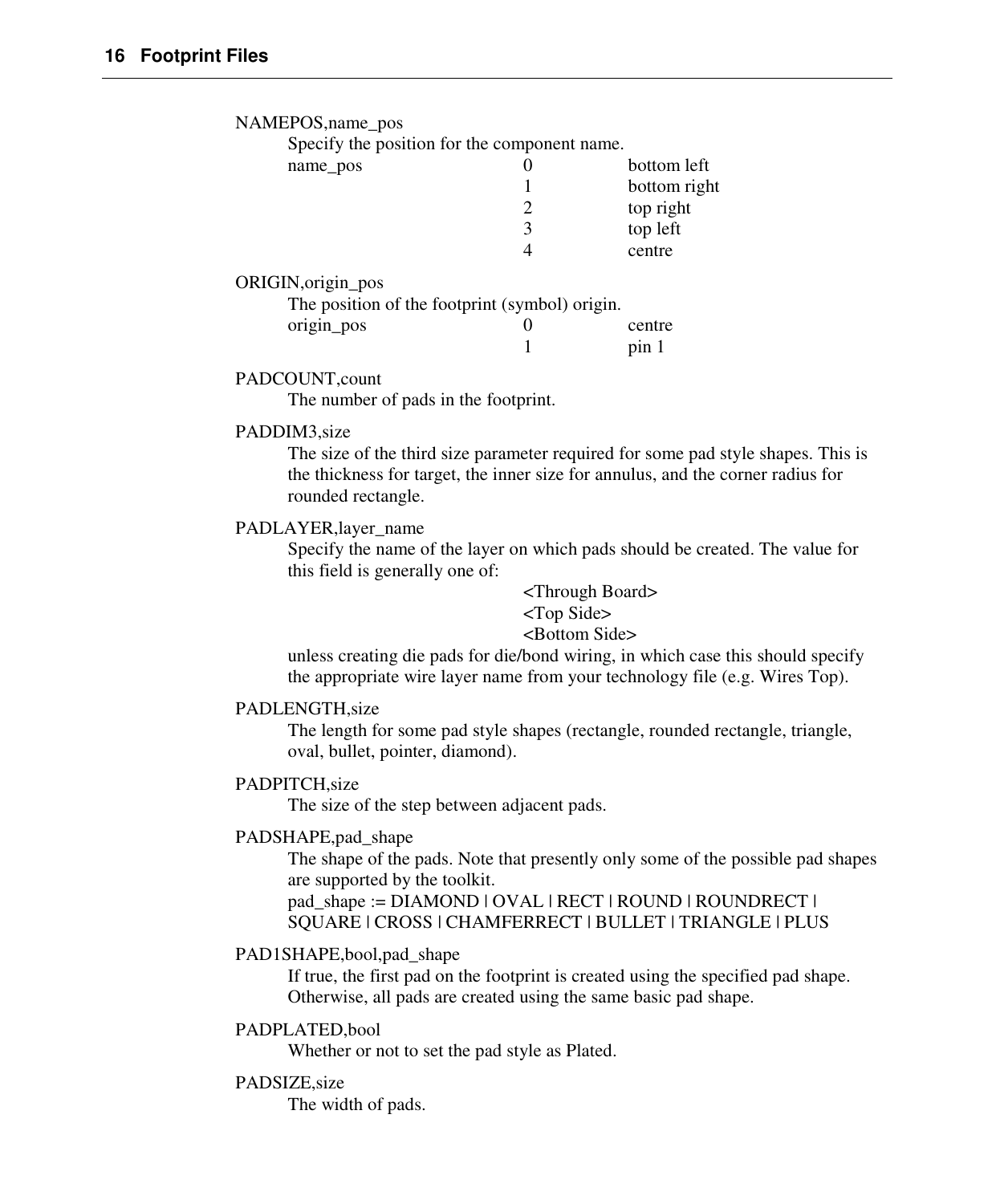#### PADSTYLE,style\_name

The name to use for the pad style.

#### PINORDER,pin\_order

The order in which pins should be numbered. pin order 0 clockwise 1 counter-clockwise

#### PLACEBOX,llx,lly,urx,ury

Specify the location of the enclosing box of the placement shape. This box is discarded after each footprint is generated. The co-ordinates supplied are relative to the position of the symbol origin.

#### PLACECREATE,bool

Whether or not to generate a placement shape.

#### PLACEGAP,size

The gap between the pad edges and the placement shape.

#### PLACEISAREA,bool

Whether or not the placement shape is to be created as an Area.

#### PLACELAYER,layer\_name

The name of the layer on which the placement shape is to be added.

#### RENAMESYMBOL, oldname , newname

Renames the specified existing symbol to a new name.

 IMPORTANT: this command acts directly on the currently selected library. Also, as this command can remove symbols from your library without asking for confirmation, it is recommended that you take a backup copy of your library first just in case the results are not what you expect.

#### ROWPITCH,size

The distance between rows of pads. The precise effect of this command depends on the type of footprint being generated.

*Note: Setting this value also sets the VERTROWPITCH parameter to this size. To specify horizontal and vertical row pitches separately, the HORIZROWPITCH and VERTROWPITCH commands should be used.* 

#### SHOWPINNAMES,bool

Whether or not to set pin names to be visible.

#### SILKCREATE,bool

Whether or not a silkscreen shape should be created.

#### SILKDOT,bool

Whether or not to add a 'dot' at pad 1 on the silkscreen.

#### SILKGAP,size

The gap between the pad edges and the silkscreen shape.

#### SILKLAYER,layer\_name

The name of the layer on which the silkscreen shape should be created.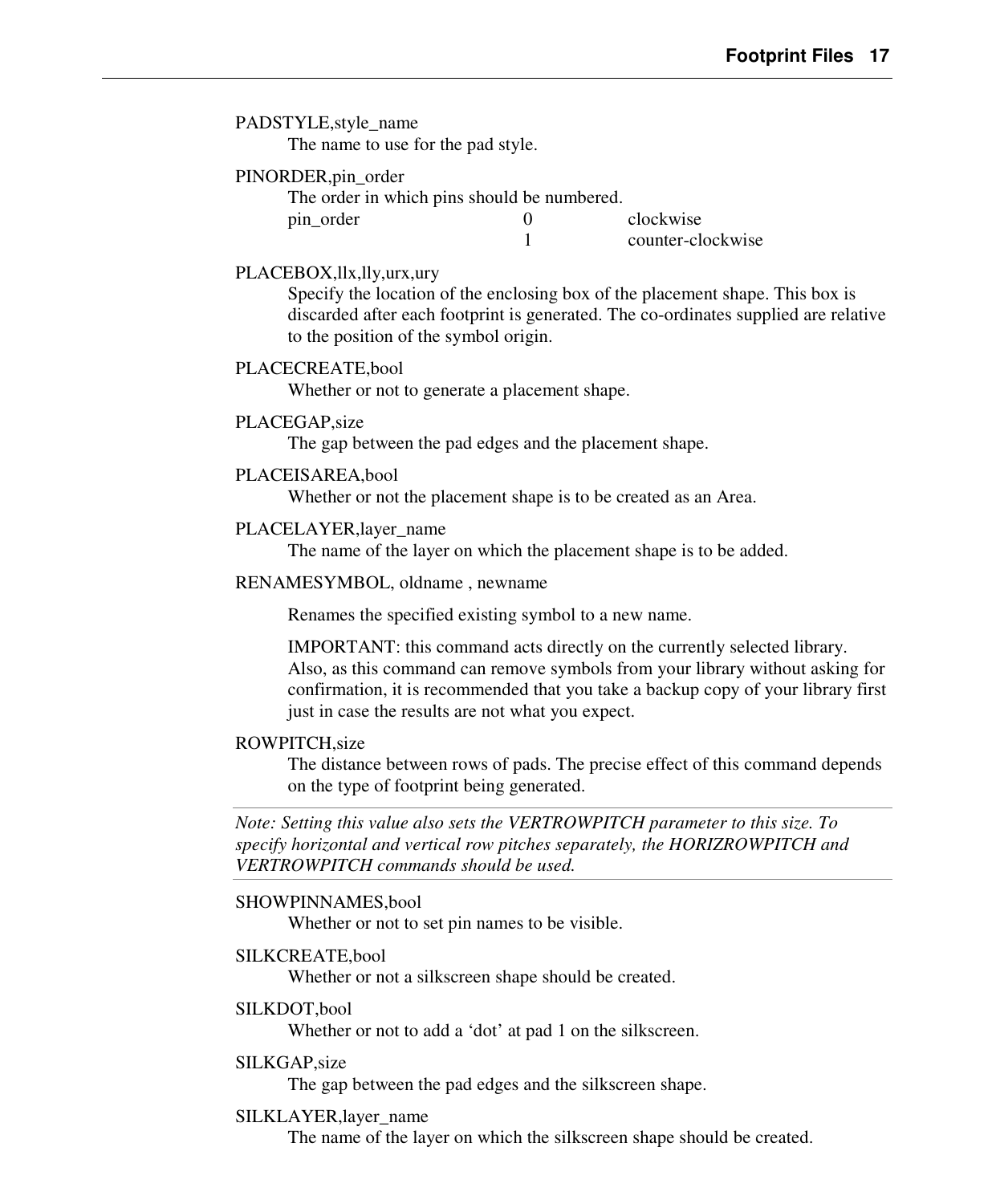#### SILKMITRE,bool

Whether or not the first corner of the silkscreen shape should be mitred.

#### SILKMITRESIZE,size

The size of the silkscreen corner mitre.

#### SILKNOTCH,bool

Whether or not the end of the silkscreen shape should be mitred.

#### SILKNOTCHSIZE,size

The size of the silkscreen notch.

#### SILKOUTSIDE,bool

Indicates whether the silkscreen shape is outside the pads or inside.

#### WIRELAYER,layer\_name

The name of the layer on which bond wires should be created.

#### WIRESIZE,size

The size of the line style used for bond wires.

#### WIRESTYLE,style-name

The name of the line style for bond wires.

#### Axial footprints

#### AXIALLEGS,bool

Specify whether or not 'legs' are to be drawn between the component outline 'box' and the pads.

#### BOXLENGTH,x

Horizontal length of component outline box.

### BOXROUND,bool

If true, the component outline will have semi-circular ends instead of flat.

#### BOXWIDTH,y

Vertical size of component outline box.

#### PGA footprints

COLCOUNT,count The number of columns.

#### ROWCOUNT,count

The number of rows.

#### STAGGERODD,bool

Whether or not odd rows of the footprint are 'staggered'.

#### STAGGERPITCH,size

The amount by which alternate rows of the footprint are staggered.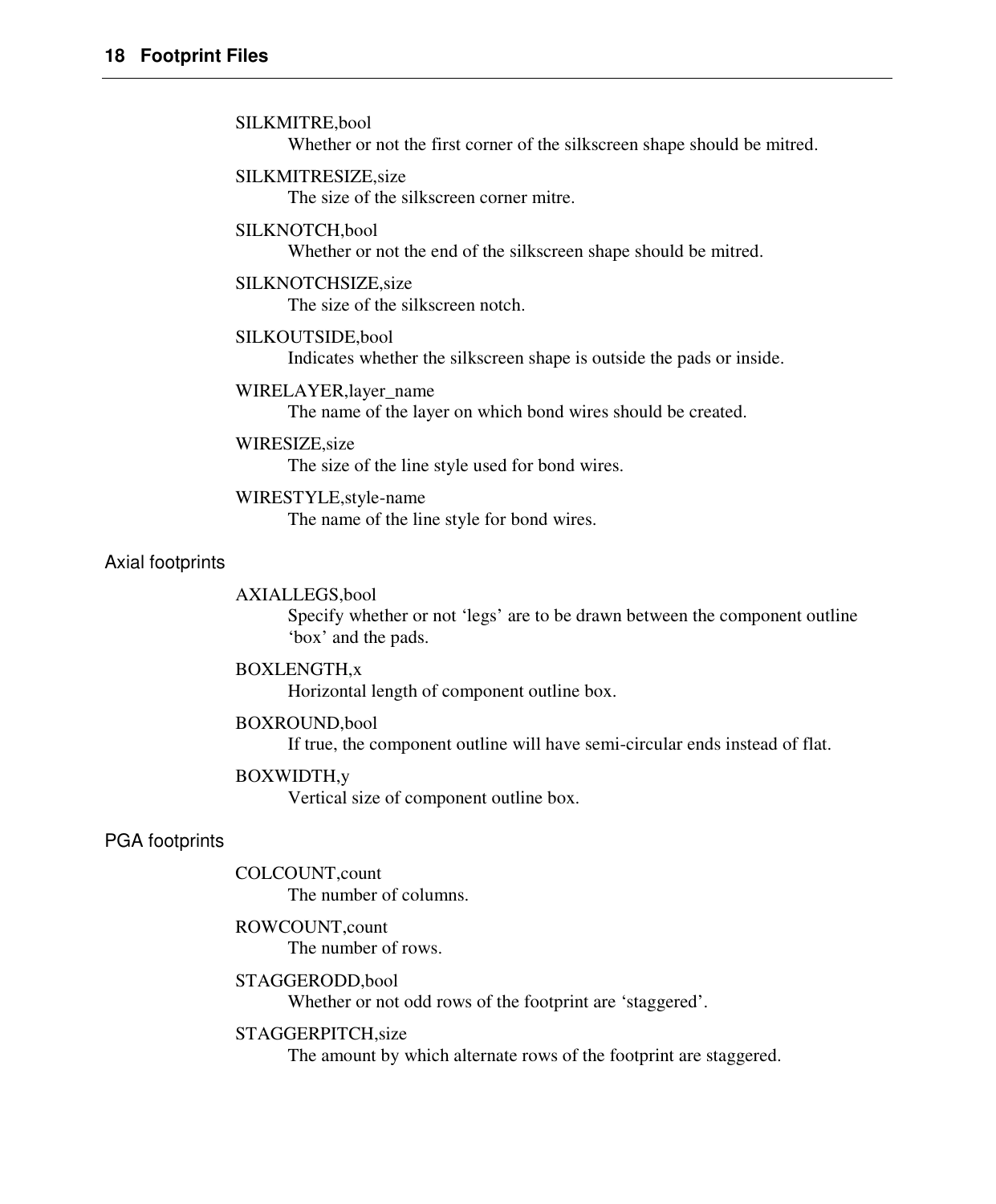#### QUAD footprints

#### HORIZPADCOUNT,count

The number of pads along the horizontal sides.

#### HORIZROWPITCH,size

The distance between the rows of pads on horizontal sides of the footprint.

#### VERTPADCOUNT,count

The number of pads along the vertical sides.

#### VERTROWPITCH,size

The distance between the rows of pads on vertical sides of the footprint.

#### RADIAL footprints

#### DIAMETER,size

The radius of the component outline shape.

#### RADIUS,size

The radius of the component outline shape. This command is provided as an alternative to the DIAMETER command; both commands affect the same underlying value.

#### STARTANGLE,angle

The angle at which the first pin is positioned relative to the centre of the footprint.

#### TABANGLE,angle

The angle of the 'tab' on the silkscreen shape.

#### TABSIZE,size

The size of the 'tab' on the silkscreen shape.

## **Standard parameter types**

#### angle

Angle as a floating-point number.

#### bool

Boolean true/false value. Specify Y or y for true, any other value for false.

#### count

Number of items as a positive integer, generally greater than zero.

#### size

Item size, width or diameter in current units.

#### x

X-coordinate in current units.

#### y

Y-coordinate in current units.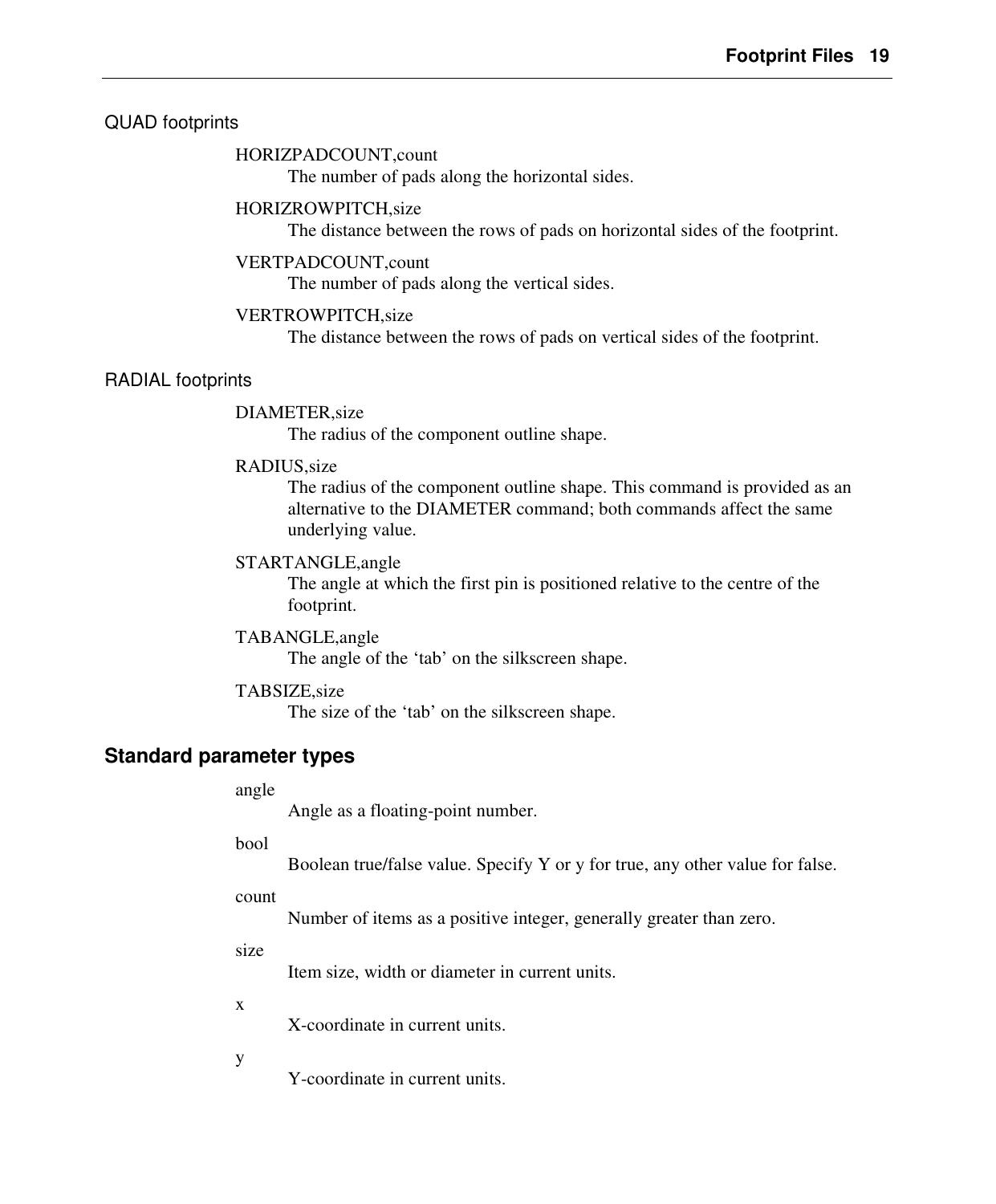## **20 Footprint Files**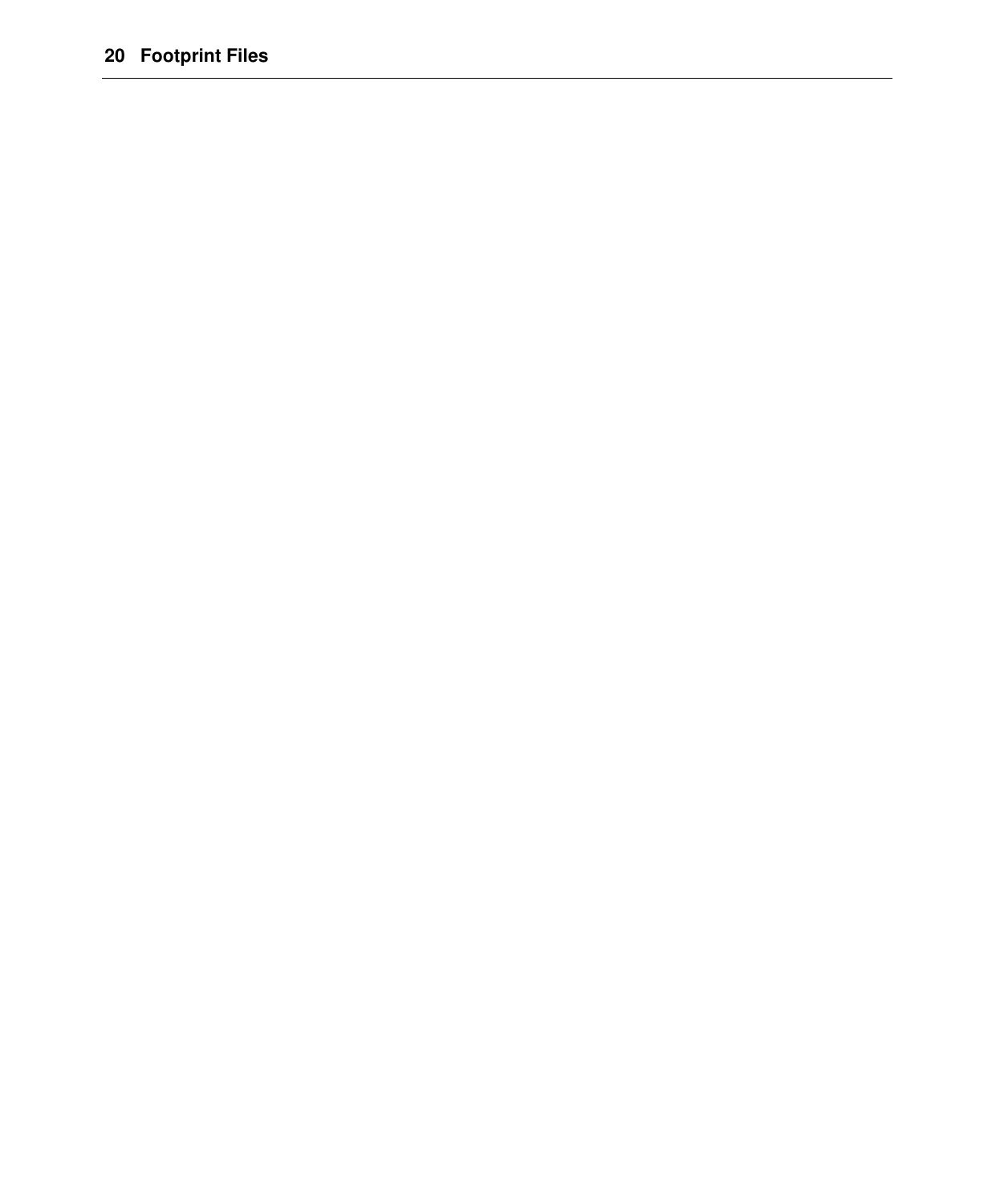## Chapter 4. Part Files

## **General commands**

#### # Text\_here

The hash (#) character can be used at the start of any new line to write a comment. It should be added to every line which needs a comment. It can be used at any point in the PGF file. Comments can also be made using the semicolon character ; at the start of a line.

#### EXIT

 The EXIT command can be placed anywhere in the format file to stop the import of the file. You may wish to use the command during a multi-item import to debug the items above it or to restrict import to a particular number of items.

## **Header section commands**

### FORMAT,PGF,3

The first line of the file should contain this command, which specifies that this is a part library toolkit file, and also gives the format version number.

The current version number is version 3.

 IMPORTANT: for format 3 and later, new parts will default to being added together into the same group as they are created. To prevent this, either use format 2, or add the command PARTGROUP,NONE near the start of the file.

#### FILE,filename

Include another integration file. Each line in the specified file is processed, then processing of the current file resumes.

### **Part section commands**

Finding or creating Parts

ASSOCPART,name[,desc[,family[,namestem]]]

Generate a new Associated part using the supplied parameters. name := part name desc := optional part description family:= optional part family

#### FINDPART,name

Find and open an existing part using the supplied name. This is now available for edit (adding attributes to for example).

name := part name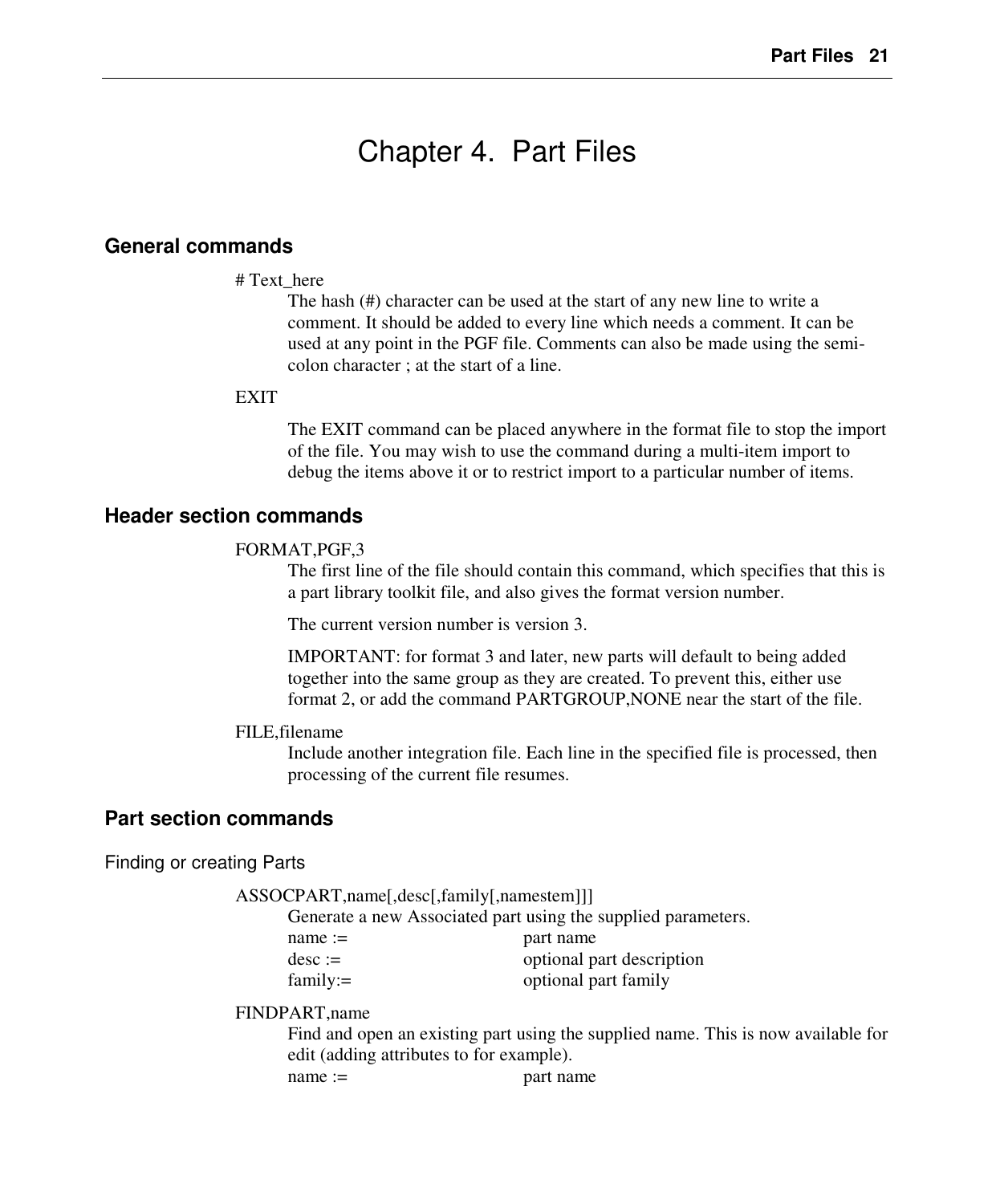NEWPART,name,desc,mfr,scmsym,[scmsympin],footprint,num\_pins[,pin\_num\_list] Generate a new part using the supplied parameters.

 If specifying pin number entries for 'multiply mapped' pins, the entry should be enclosed in double-quotes, for example: 1,2,3,"4,5,6",10,9,8,7

| $name :=$           | part name                                                                                                                                                    |
|---------------------|--------------------------------------------------------------------------------------------------------------------------------------------------------------|
| $desc :=$           | optional part description                                                                                                                                    |
| $mfr :=$            | optional manufacturer name                                                                                                                                   |
| scmsym $:=$         | the name of the schematic symbol                                                                                                                             |
| $s$ cmsympins:=     | optional, the number of schematic symbol pins                                                                                                                |
| footprint $:=$      | the name of the pcb footprint                                                                                                                                |
| $num\_pins :=$      | the count of the number of pins. If the footprint<br>pin count <0 meaning that it searches the current<br>libraries for the given footprint name to retrieve |
| $pin\_num\_list :=$ | the pin count.<br>optional comma-separated list of pin numbers,                                                                                              |
|                     | this can be a numeric or alphanumeric list.                                                                                                                  |

#### PART,name,desc,mfr,footprint,num\_pins[,pin\_num\_list]

Generate a new part using the supplied parameters, without adding any gates to the part.

| $name :=$           | part name                                          |
|---------------------|----------------------------------------------------|
| $desc :=$           | optional part description                          |
| $mfr :=$            | optional manufacturer name                         |
| footprint $:=$      | the name of the pcb footprint                      |
| $num\_pins :=$      | the count of the number of pins. If the footprint  |
|                     | pin count <0 meaning that it searches the current  |
|                     | libraries for the given footprint name to retrieve |
|                     | the pin count.                                     |
| $pin\_num\_list :=$ | optional comma-separated list of pin numbers,      |
|                     | this can be a numeric or alphanumeric list.        |
|                     |                                                    |

#### Other commands

ADDATTR,name,value

Add an attribute to the previously generated part. This command must come after a NEWPART, FINDPART or ADDPART command so that a 'current part' is available to which the attribute can be added.

 The following 'special' attribute names are recognised and will be added to the part as the equivalent built-in attributes:

> 3DPACKAGE FAMILY HEIGHT HYPERLINK SPICEDEVICE SPICEVALUE SPICETEMPLATE SPICEFUNCTION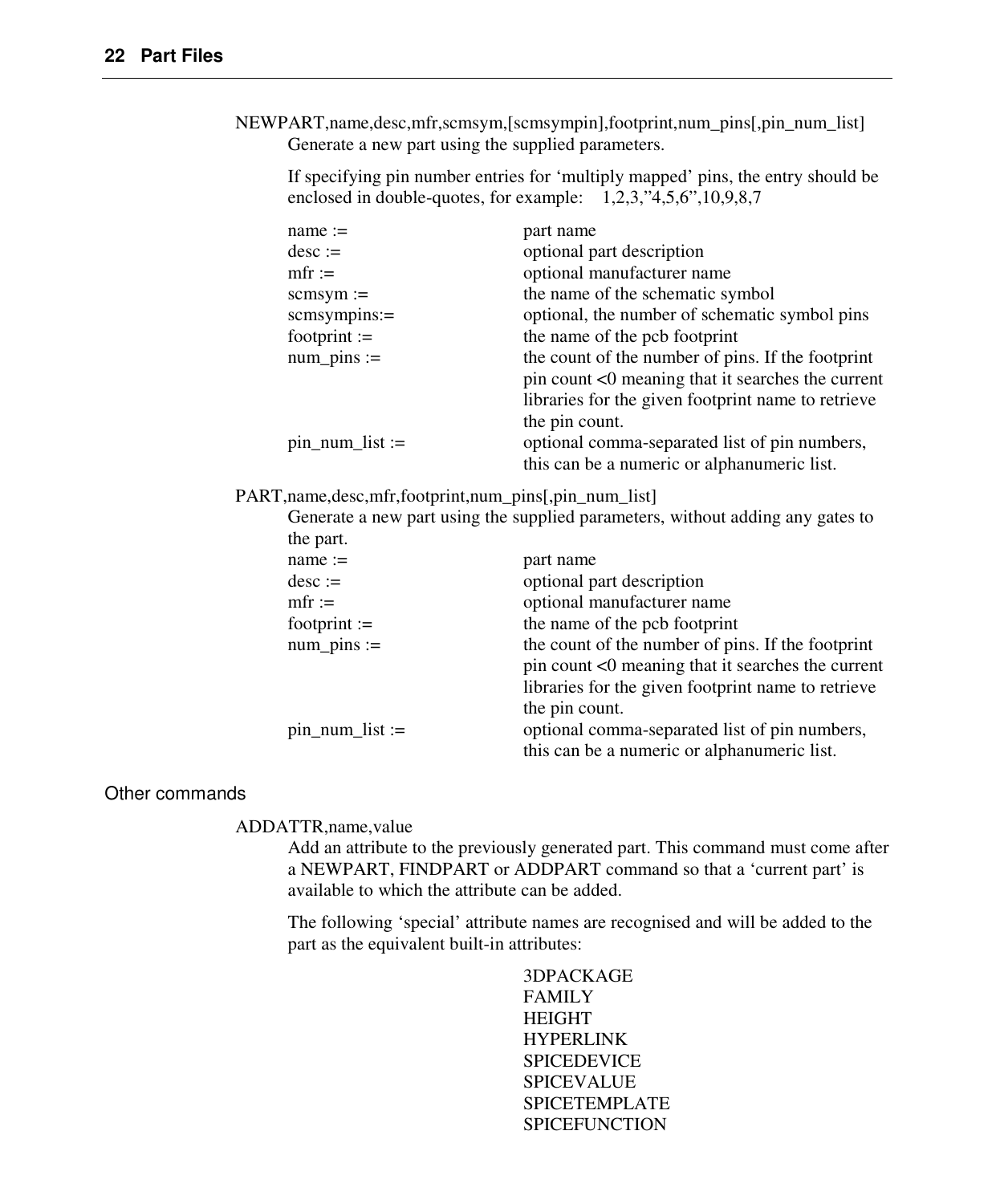## SPICEPARAMETERS **SPICEDEFINITION** SPICETOLERANCE

 Use ADDATTR,FAMILY,name to define the Part Family name on the Part. Use ADDATTR,description,description\_here to overwrite the Description field added to a Part.

Use ADDATTR,Mfr,manufacturer\_name to overwrite the Mfr field added to a Part.

When using HYPERLINK,*value* this will replace the built-in <Hyperlink> attribute field. You can also specify it in brackets  $\lt$   $>$  to replace the attribute value. This also applies to the built-in attribute <Component Height> attribute and HEIGHT.

ADDGATE,scmsym,num\_pins[,pin\_num\_list]

Add a gate to the current part.

 If specifying pin number entries for 'multiply mapped' pins, the entry should be enclosed in double-quotes, for example: 1,2,3,"4,5,6",10,9,8,7

| $scmsym :=$       | the name of the schematic symbol       |
|-------------------|----------------------------------------|
| $num\_pins :=$    | the count of the number of pins on the |
|                   | symbol                                 |
| $pin$ num list := | optional comma-separated list of pin   |
|                   | numbers                                |
|                   |                                        |

#### ADDPART,name

Generate another part using the given part name, copying all remaining parameters from the previously generated part. This command must come after a NEWPART or ADDPART command so that a 'current part' is available for the part details.

ADDPARTREP,partrep\_name[,scmsym,num\_pins[,pin\_num\_list]]

Add a part representation and (optionally) its first gate to the current part. Leave the partrep name blank to get the current part representation name as defined by the PARTREP command. If not blank, this will update the value of the current part representation name.

 If specifying pin number entries for 'multiply mapped' pins, the entry should be enclosed in double-quotes, for example: 1,2,3,"4,5,6",10,9,8,7

| $partrep_name :=$   | the name of the part representation    |
|---------------------|----------------------------------------|
| $scmsym :=$         | the name of the schematic symbol       |
| $num\_pins :=$      | the count of the number of pins on the |
|                     | symbol                                 |
| $pin\_num\_list :=$ | optional comma-separated list of pin   |
|                     | numbers                                |

ADDPINATTR, pin\_name, pin\_attr=attr\_value [, pin\_attr=attr\_value ... ] Add an attribute or property to a part pin.

> pin\_name := identifies the pin number to which attribute applies. If this is \* then attribute is applied to all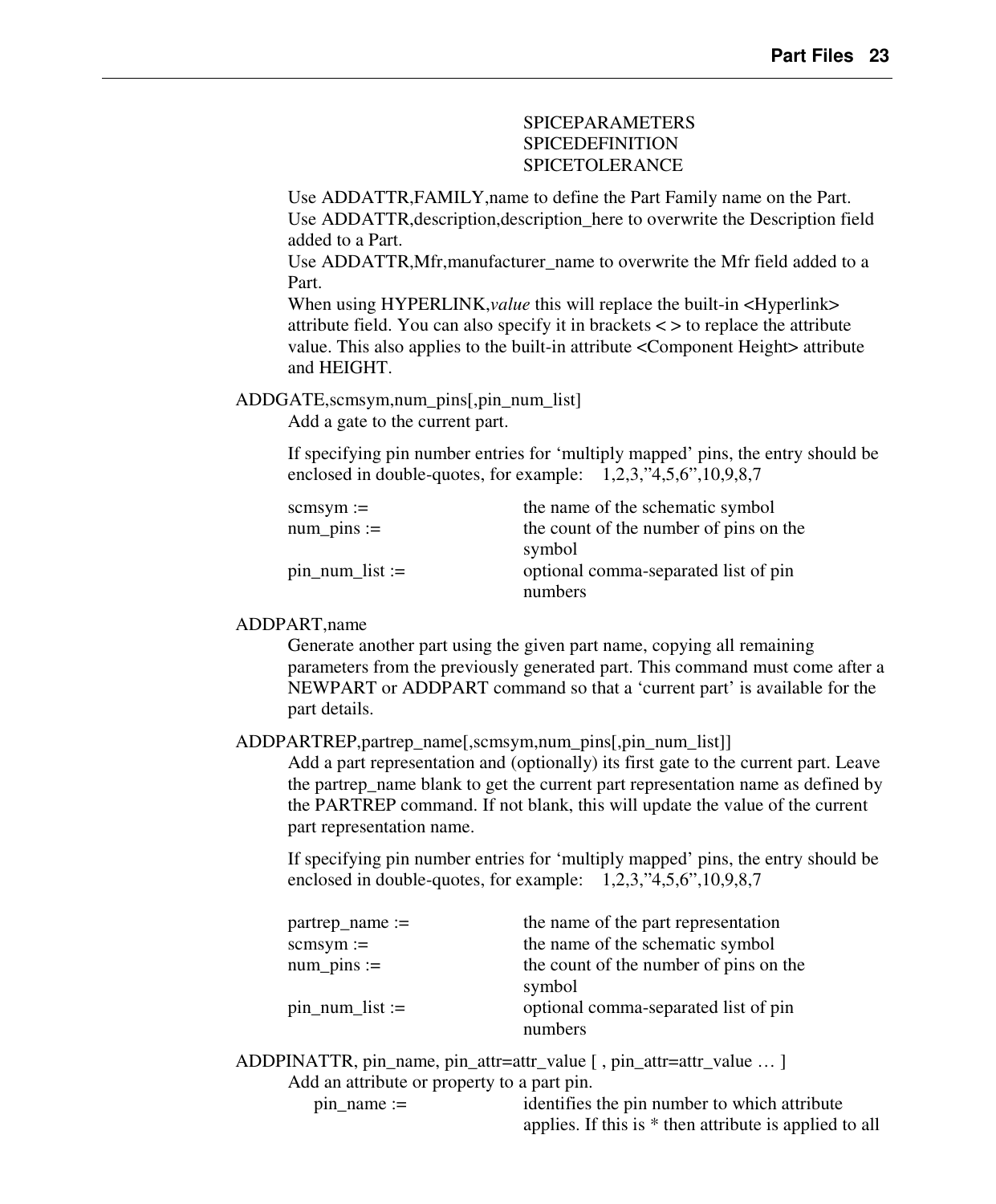|                                             | pins that don't have any attributes, logic name or    |
|---------------------------------------------|-------------------------------------------------------|
|                                             | pintype.                                              |
| $pin$ attr:=                                | pin attribute or property name. Pre-defined           |
|                                             | names are: LOGICNAME, NETNAME,                        |
|                                             | PINTYPE (see below) and PINSWAP. Other                |
|                                             | names are assumed to be user-defined attributes       |
|                                             | to be added to the pin. Note: SWAPGROUP has           |
|                                             | been superseded by the PINSWAP command but            |
|                                             | is still supported in existing Library Toolkit files. |
| attr value $:=$                             | attribute or property value                           |
| For PINTYPE, the values for attr_value are: |                                                       |
|                                             | UNDEFINED                                             |
|                                             |                                                       |

OUTPUT **INPUT** BI-DIRECTIONAL OPEN COLLECTOR OR-TIEABLE TRI-STATE **TERMINATOR** POWER GROUND OPEN EMITTER NO CONNECT **SOURCE** LOAD PASSIVE PCB CONNECT

ADDUNGATEDPINS, pin\_type, net, pin\_name [ , pin\_name … ]

| Add one or more ungated power/ground pins to a part. |                                       |  |
|------------------------------------------------------|---------------------------------------|--|
| $pin_type :=$                                        | see list of pintypes under ADDPINATTR |  |
| $net name :=$                                        | name of the net to apply to the pins  |  |
| $pin$ name :=                                        | identifies the pin to add             |  |

ALLOWADDPINS, bool

Specifies whether the ADDPINATTR command should add new (ungated) pins for any pin names specified that don't already exist on the part. Default value is True.

AUTONAME,separator,stem,attr\_name[,attr\_name…]

Define the rules for auto-naming parts based on their attribute values. separator := text to separate each part of name stem := text to place at start of each name attr\_name := name of attribute holding value to add to name To stop autonaming (i.e. to revert to 'manually' named parts), include an AUTONAME command with NONE as the only parameter, like this: AUTONAME,NONE

AUTOPART,attr\_name=attr\_value [, attr\_name=attr\_value] Create an auto-named part (using the name rules specified by the preceding AUTONAME command), adding the given attributes to the part as it is created.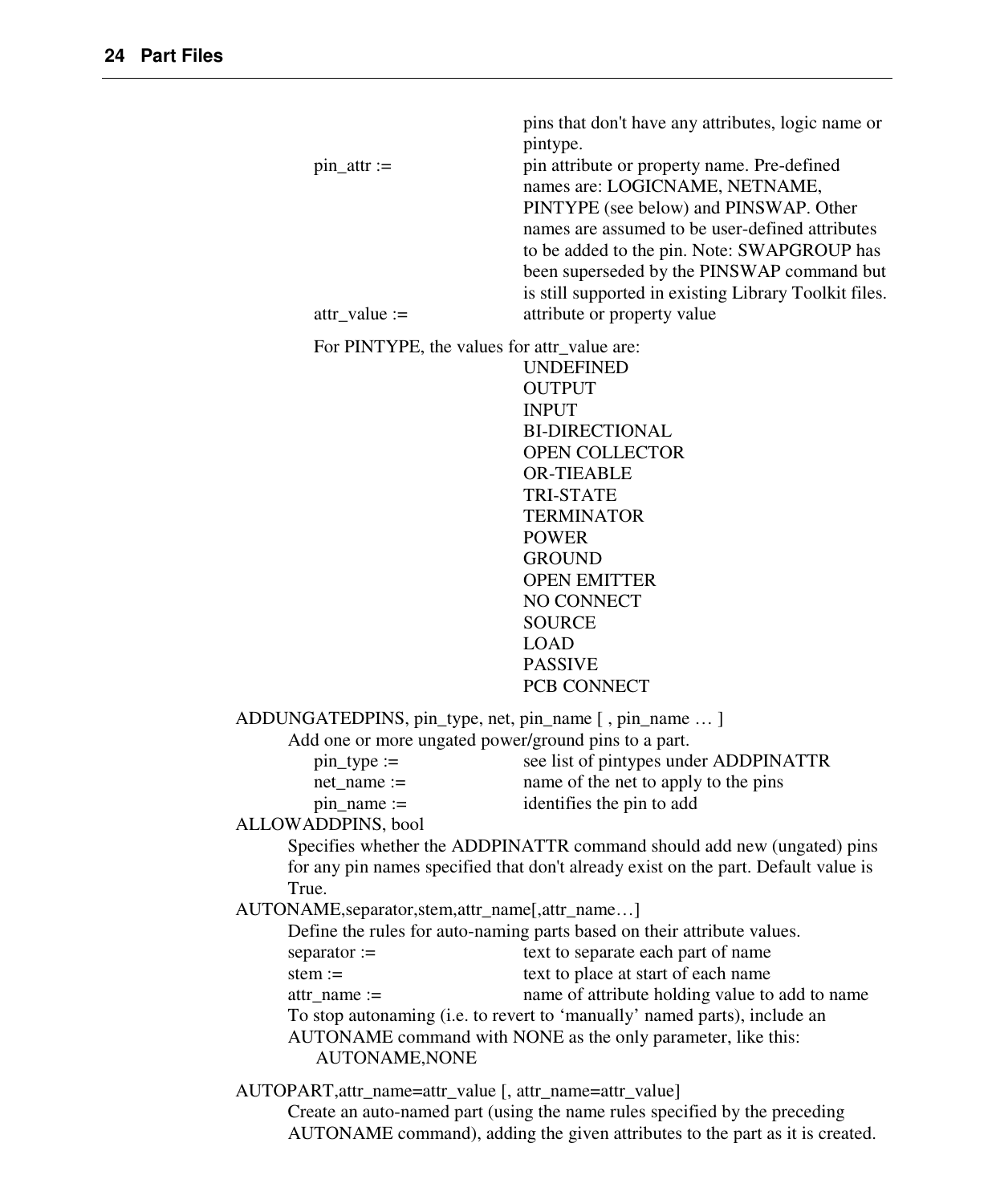#### CONNECTOR, bool [, sym\_name ]

Specifies whether parts created using PART command are connector parts. If True, sym\_name should be included to specify the name of the appropriate schematic symbol. Default value is False.

COPYPART, name, newname [ , description [ , attr\_name = attr\_value … ]

Creates a copy of an existing part to a new name.

| $name :=$                 | name of existing part                   |
|---------------------------|-----------------------------------------|
| newname :=                | name of new part                        |
| $\text{description} :=$   | part description (optional)             |
| attr name = attr value := | one or more pairs of attribute settings |

#### DELATTR, attr\_name

Deletes the named attribute from the current part (as located using the FINDPART command).

GATESWAP, [partrep], swap\_group , gate\_name

| $partrep :=$  | Part Representation name (optional)          |
|---------------|----------------------------------------------|
| swap_group := | letter or number to represent the swap group |
| gate_name :=  | the Gate letter to add the swap group to     |

 Use this command after each gate. It uses the Gate letter to identify the gate, not the symbol name.

#### MAKEGROUP, name [, name ... ]

Groups all the named parts together into a single part group. If you name a part that is already in a group, then all parts listed for this command will be added to that group. Parts with different pincounts will not be added to the group, and neither will parts that already belong to a second group if you first name a part that is already in a different group.

name := name of existing part

#### NAMESTEM,name

Sets the default component name stem to be used when adding parts.

#### PARTGROUP,group\_name

Sets the name of the group to which parts will belong. This name will be used for all subsequent parts that are added using any of the commands that create parts. To reset to the default behaviour (each part in its own group), use NONE for group\_name.

#### PARTREP,rep\_name

 Sets the name of the current Part Representation. As new parts are created they will have this name applied to their first representation.

 Also sets the 'context' in which other part commands operate when manipulating existing parts found using the FINDPART command. When an existing part is identified using FINDPART, various commands such as ADDGATE will operate on the named part representation.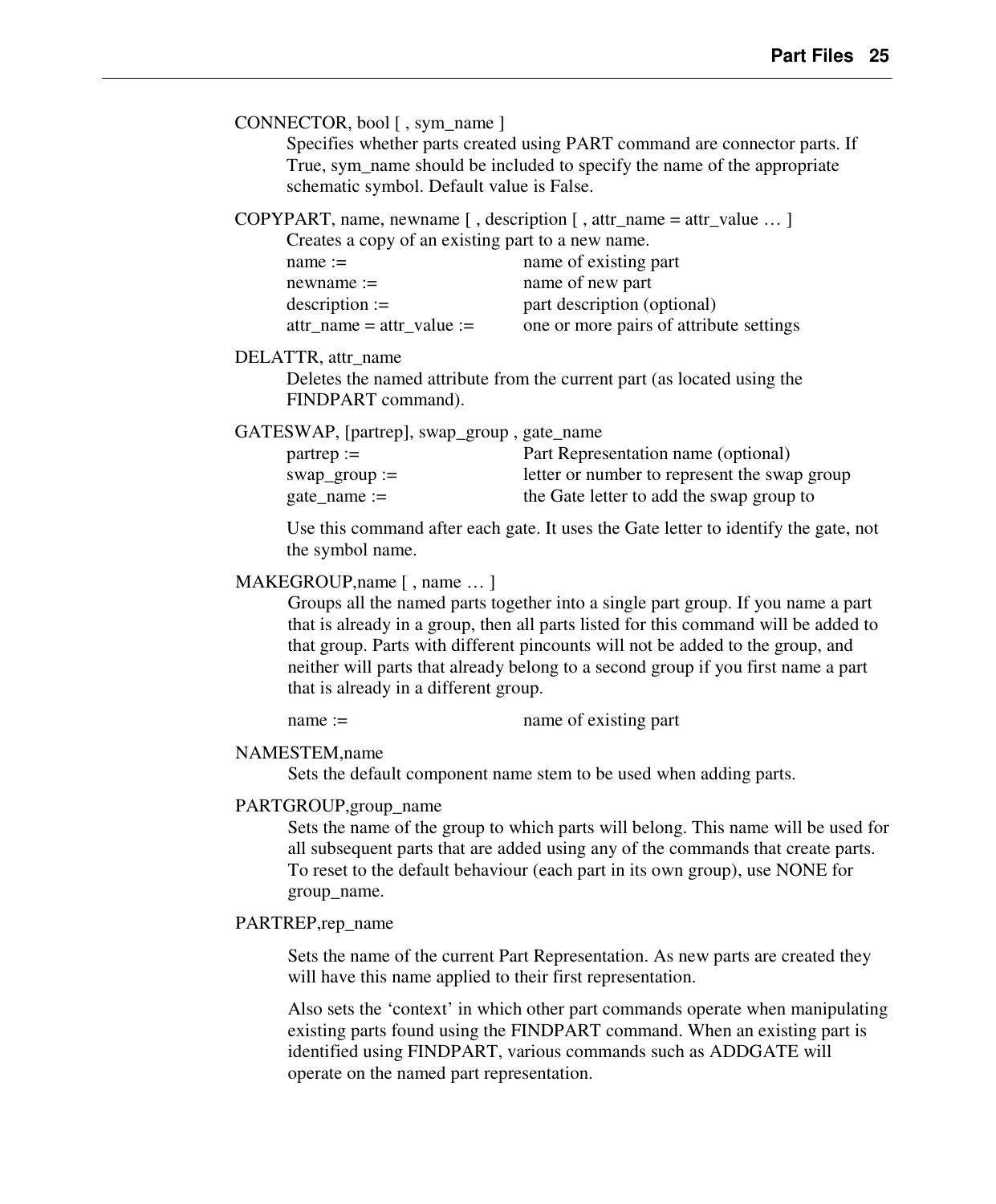To reset to the default behaviour (no specified part representation), use NONE for the rep\_name. Then all commands will operate on the default (or only) part representation.

RENAMEPART, oldname [, oldname ... ], newname

IMPORTANT: this command acts directly on the currently selected library. Also, as this command can remove parts from your library without asking for confirmation, it is recommended that you take a backup copy of your library first just in case the results are not what you expect.

 Renames the specified existing part(s) to a new part name. If the new part name already exists (as it will always do if you supply more than one oldname in the command), the list of footprints on the old part will be added to the list of footprints on the new part, and the old part will be deleted. This will therefore act as a 'merge' command.

You can also use wildcards in the oldname fields, for example:

RENAMEPART, 1466\*, AMX-1466

will end up with a single part called AMX-1466 that is the same as the first 1466\* part found in the library, but with the footprints of the following 1466\* parts added to its footprint list.

| oldname := | existing part name |
|------------|--------------------|
|            |                    |

newname := new part name

RENAMEPARTMATCHATTRIBUTE, attrname

This command is used when applying a PGF file containing RENAMEPART commands to a Design confirmation, and is used to alter the value of the stated attribute at the same time as altering the part name.

 This can be used for example if you have an attribute that contains the part number (perhaps for the Pulsonix Database Connection) that has to have a value that is the same as the partname. As a part is found and renamed by the RENAMEPART command, the specified attribute will have its value changed to match.

SETDESCRIPTION, name, string

Sets the description of the specified part to the given string.

name := part name

SETFOOTPRINT, name, footprint\_name [ , footprint\_name … ]

Replaces the list of footprints referenced by the specified part. Any existing footprint names on the part will be removed.

name := part name

footprint\_name ::= name of pcb footprint

SETGATE, name, gate\_name, pin\_name, logic\_name [ , pin\_name, logic\_name … ] Replaces the contents of the specified gate on an existing part. The pin name and logic name pairs are applied in schematic symbol pin order, i.e. the first pair apply to symbol pin 1, the second pair to pin 2, etc.

| $name :=$          | part name                       |
|--------------------|---------------------------------|
| gate name $\equiv$ | name of gate (e.g. $A, B, C$ )  |
| $pin\_name ::=$    | pin name to apply to gate pin   |
| logic name $ ::=$  | logic name to apply to gate pin |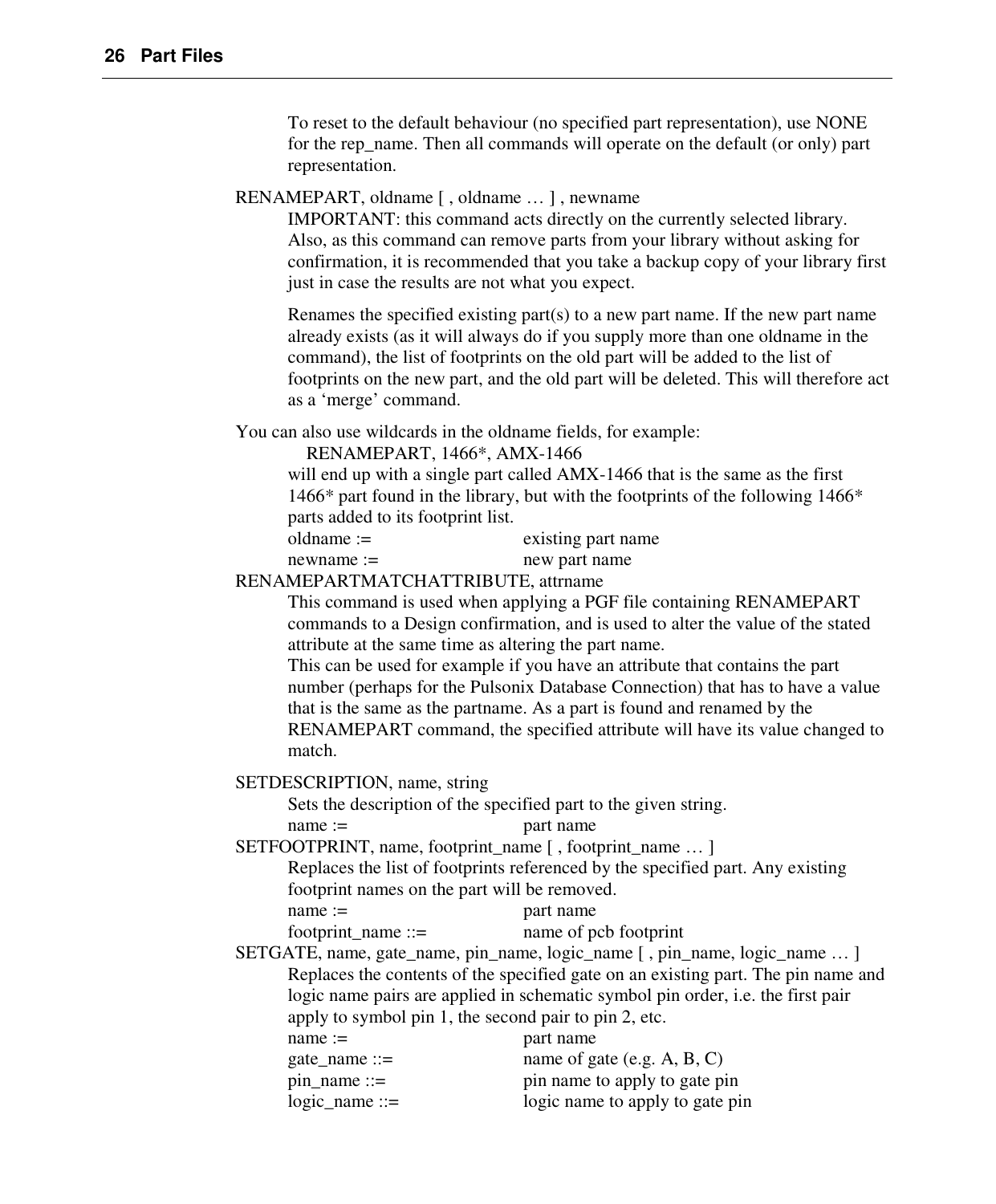SETGATEPINS, name, …

Same as SETGATE but doesn't remove existing pin details.

SETGATESYMBOLS, name, part\_rep\_name, gate\_name, sym\_name [, gate\_name…] Replaces the symbol(s) used by the specified part.

| $name :=$             | part name                      |
|-----------------------|--------------------------------|
| $part_{rep\_name} :=$ | name of part representation    |
| gate name: $=$        | name of gate (e.g. $A, B, C$ ) |
| sym_name ::=          | symbol name                    |

SETSTEM, [name,] string

Changes the default component name stem of the specified part (or if name not supplied then the current part as found by FINDPART) to the given string. This command can be applied to normal or connector parts.

| $name :=$   | part name                                          |
|-------------|----------------------------------------------------|
| string $:=$ | stem letter(s) to be used, $U, R, C, PL$ , IC etc. |

SETSYMBOL, [name,] sym\_name

Changes the symbol used by the specified part (or if name not supplied then the current part as found by FINDPART) to the given symbol. This command can be applied to normal or connector parts.

| $name :=$    | part name   |
|--------------|-------------|
| sym_name ::= | symbol name |

++

When this command is added to the end of a line, the line is "joined" to the following line to form a single command. This allows very long commands to be split across multiple lines in the input file to make it easier to read. See the Part section of the Appendix A for an example of how to use this command.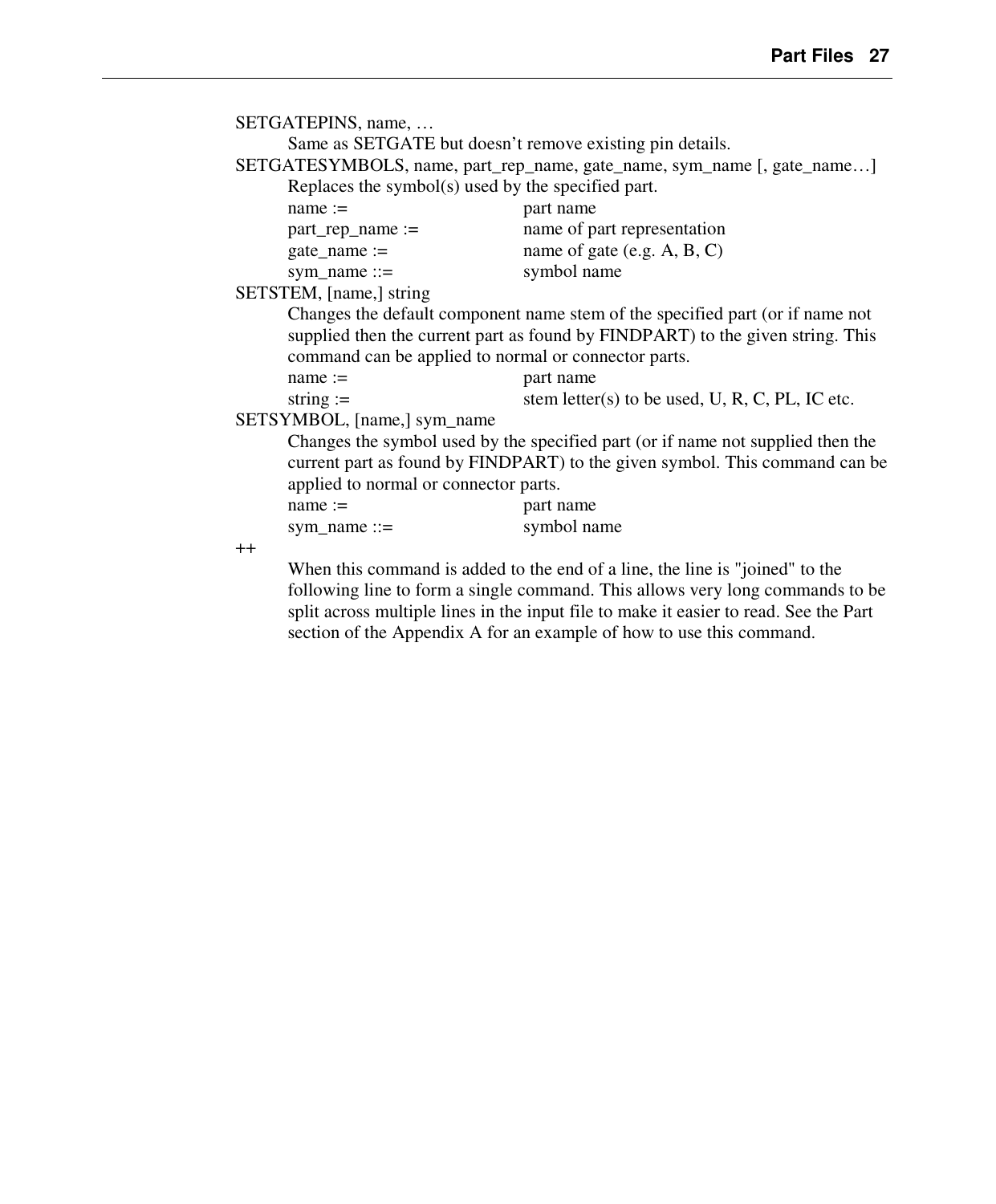## Appendix A. Sample Files

## **Symbol Files**

|                        | FORMAT, SGF, 1<br>TYPE, RECT<br>UNITS, 1, 1, 2                                                                                                                  | Rectangular type                                                                                                           |
|------------------------|-----------------------------------------------------------------------------------------------------------------------------------------------------------------|----------------------------------------------------------------------------------------------------------------------------|
|                        | LINESTYLE, Normal, 8                                                                                                                                            |                                                                                                                            |
|                        | PADSTYLE, Cross<br>PADSHAPE, Cross,<br>PADSIZE, 60<br>PADDIM3, 5                                                                                                | Use a standard 'cross'<br>for the terminals                                                                                |
|                        | CLKPIN, 30<br>POLPIN, 40<br>INVPIN, 60<br>NAMEPOS, 0<br>SPICENAMEPOS, 0<br>DISTPINS, 200<br>SYMWIDTH, 1200<br>LEGLEN, 200<br>LOGICNAMES, Y<br>NUMBERSOUTSIDE, Y | Size of clock,<br>polarity<br>and inverter markers                                                                         |
|                        | LEFTPINS, 10<br>RIGHTPINS, 8<br>TOPPINS, 0<br>BOTTOMPINS, 0<br>LEFTPINORDER, 1<br>LEFTPINDIRUP, N<br>RIGHTPINORDER, 2<br>RIGHTPINDIRUP, Y                       | 10 pins on left side<br>8 on right<br>With none on top<br>or bottom<br>Make sure they're ordered<br>in the right direction |
|                        | MARKPIN, 1, CLK<br>MARKPIN, 10, INV<br>NAME, ATMEL20                                                                                                            | Put clock marker on first pin<br>And invert the 10 <sup>th</sup> one                                                       |
|                        | LEFTPINS, 12<br>RIGHTPINS, 10<br>MARKPIN, 1, CLK<br>NAME, ATMEL24                                                                                               |                                                                                                                            |
| <b>Footprint Files</b> |                                                                                                                                                                 |                                                                                                                            |

Through-hole DIP

FORMAT, FGF, 1 and 1 always first command UNITS, 1, 1, 2 Thou TYPE, DIP PADLAYER,<Through Board> Make pads through-hole<br>
DRILL, 32 Drill size 32 thou Drill size 32 thou<br>Round pads PADSHAPE, ROUND<br>PAD1SHAPE, Y, SQUARE PAD1SHAPE, Y, SQUARE PAD1SHAPE, Pad 1 is square instead<br>PADSIZE, 55 55 thou pad diameter PADSTYLE, Pad1 Call the pad style "Pad1" ORIGIN,1 Symbol origin at pin 1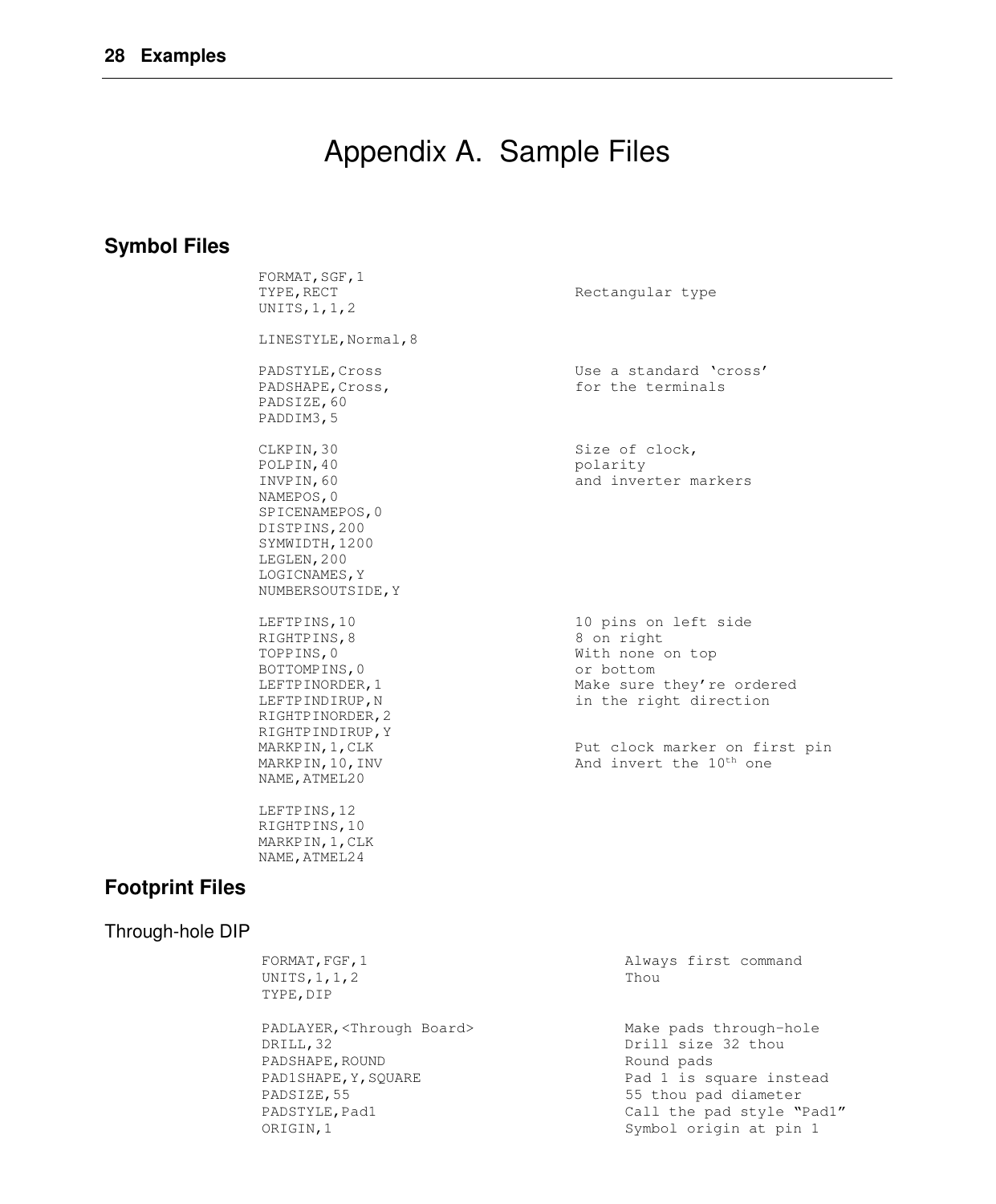SILKCREATE,Y Create silkscreen SILKNOTCH, Y GALLAND AND THE SILKNOTCH, Y SILKDOT, N
But no dot<br>SILKGAP, 25
8
But no dot<br>
25
thou ou<sup>1</sup>
25
25
25
29
8
But no dot SILKNOTCHSIZE, 25 Size of notch PLACEGAP,25 ;-------------------------------- ; Standard DIPs PADPITCH, 100 100 thou between pads ROWPITCH, 300 **300 300 thou across rows** PADCOUNT, 6 6 pads PADCOUNT, 8 8 pads NAME,DIP8 Generate "DIP8" PADCOUNT, 14 Etc NAME, DIP14 PADCOUNT, 16 NAME, DIP16 PADCOUNT,18 NAME, DIP18 ROWPITCH, 600 Cher params stay the same PADCOUNT,14 NAME, DIP14W PADCOUNT,16 NAME, DIP16W PADCOUNT, 18 NAME, DIP18W Surface-mount PLCC FORMAT, FGF, 1 and 1 and 1 always first command

UNITS, 3, 1, 2 Units are mm DRILL,0 No drill

SILKNOTCH,Y SILKDOT,N SILKGAP, 1 1mm gap

;----------------------------- ; PLCC TYPE, QUAD COMPONENT CONSUMING THE COMPONENT COMPONENT COMPONENT COMPONENT COMPONENT COMPONENT COMPONENT COMPONENT COMPONENT COMPONENT COMPONENT COMPONENT COMPONENT COMPONENT COMPONENT COMPONENT COMPONENT COMPONENT COMPONE PADSHAPE, ROUNDRECT

25 thou outside pads SILKLAYER,"Top Silkscreen" Name of layer for silkscreen PLACECREATE, Y Also create placement shape NAME, DIP6 Generate "DIP6" in library

Now change row pitch

PADLAYER,<Top Side> Pads on top side only ORIGIN,0 Origin in footprint centre

SILKCREATE,Y Create silkscreen SILKMITRE,Y With a mitred corner

PLACECREATE, Y Also create placement shape PLACEGAP, 1.1 Slightly larger

PADDIM3, 0.1 0.1mm rounded pad corners

PINORDER, 1 Number pins anti-clockwise PADPITCH, 1.27 1.27 mm between pads<br>PADSIZE, 0.55 2ad size 0.55mm Pad size 0.55mm PADLENGTH, 2.2 And length 2.2mm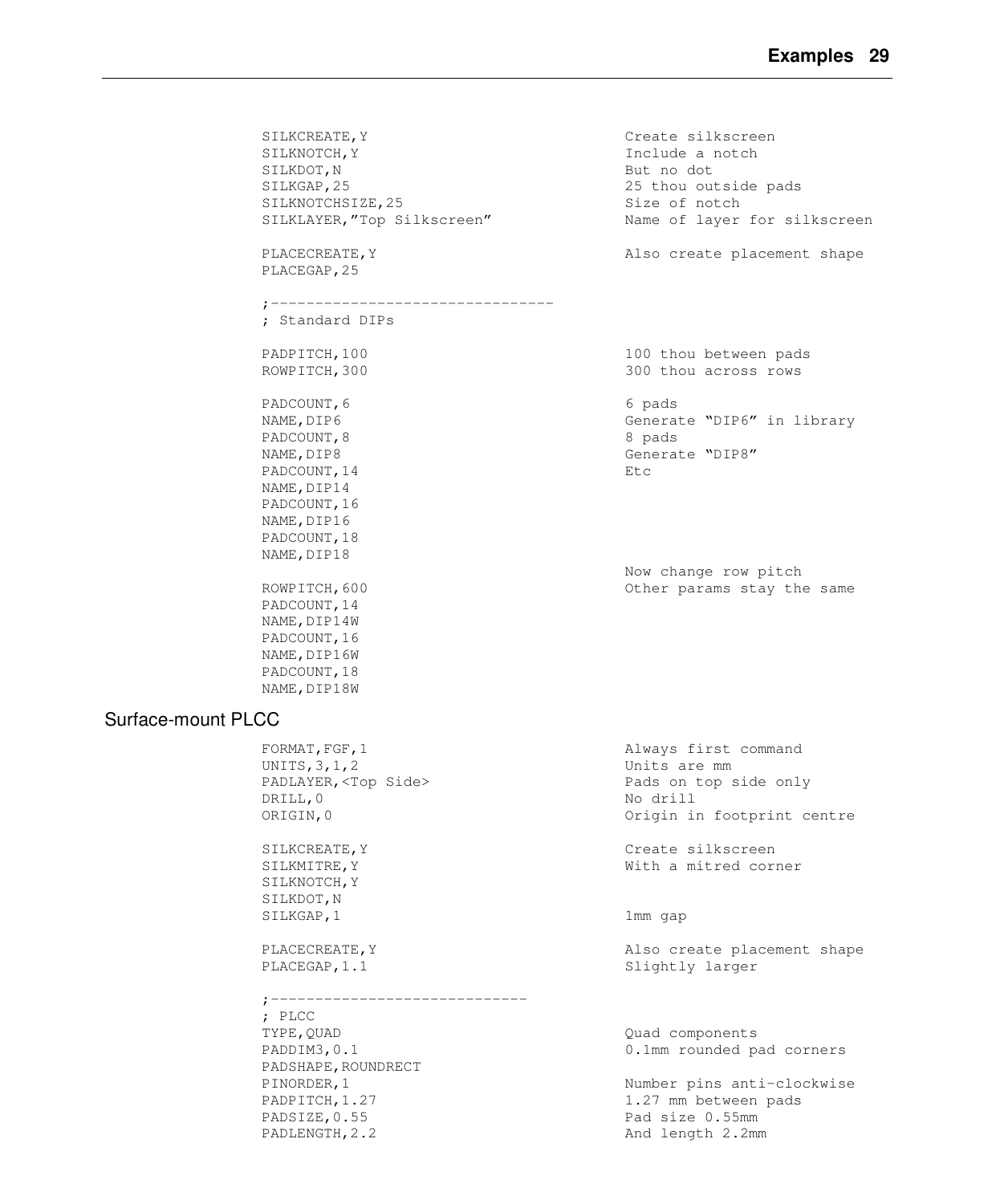PADCOUNT, 28 etc... ROWPITCH,11.2 NAME, PLCC28 PADCOUNT, 44 ROWPITCH,16.2 NAME,PLCC44 PADCOUNT, 52 ROWPITCH,18.8 NAME, PLCC52

### Use of ADDPAD command

FORMAT,FGF,1 TYPE,DIP UNITS,3,1,2 ORIGIN,1 SILKCREATE,Y SILKNOTCH,Y SILKDOT,N SILKGAP,0.5 PADSHAPE, ROUND PADSIZE,1.5 PADLAYER,<Through Board> DRILL,0.7

ADDPAD,4,4 ADDPAD,0,0 PLACEBOX,-2,-2,9,5 NAME, ODD2

## **Parts Files**

Normal use to create new parts

FORMAT, PGF, 3

```
; create three 'normal' capacitor parts 
NEWPART,C0402,Capacitor,Ceramic Surface Mount,C,C0402,2 
NEWPART,C0805,Capacitor,Ceramic Surface Mount,C,C0805,2 
NEWPART,C1206,Capacitor,Ceramic Surface Mount,C,C1206,2 
; create new part group with parts auto-named using attributes 
PARTGROUP, CERCAP
AUTONAME,"-/-",C,Value,L 
NEWPART,C,Capacitor,Generic,C,C1206,2 
ADDATTR,Value,1.0k 
AUTOPART,Value=2.2k,L=1.6 
AUTOPART,Value=3.3k,L=1.6 
AUTOPART,Value=4.7k,L=1.6 
AUTONAME, NONE
PARTGROUP, NONE
; create a part with specific pin name order and some pin attributes 
NAMESTEM,RX 
NEWPART,RX,,,ADD,DIP6,6,1,3,5,2,4,6 
ADDATTR,VALUE,2
```
ADDPINATTR,1,NETNAME=VSS,LOGICNAME=VSS,PINTYPE=POWER

ADDPINATTR,2,LOGICNAME=CLK,PINTYPE=SOURCE

PADCOUNT, 20 20-pin footprint ROWPITCH, 8.6 8.6 8.6mm across rows NAME,PLCC20 Generate PLCC20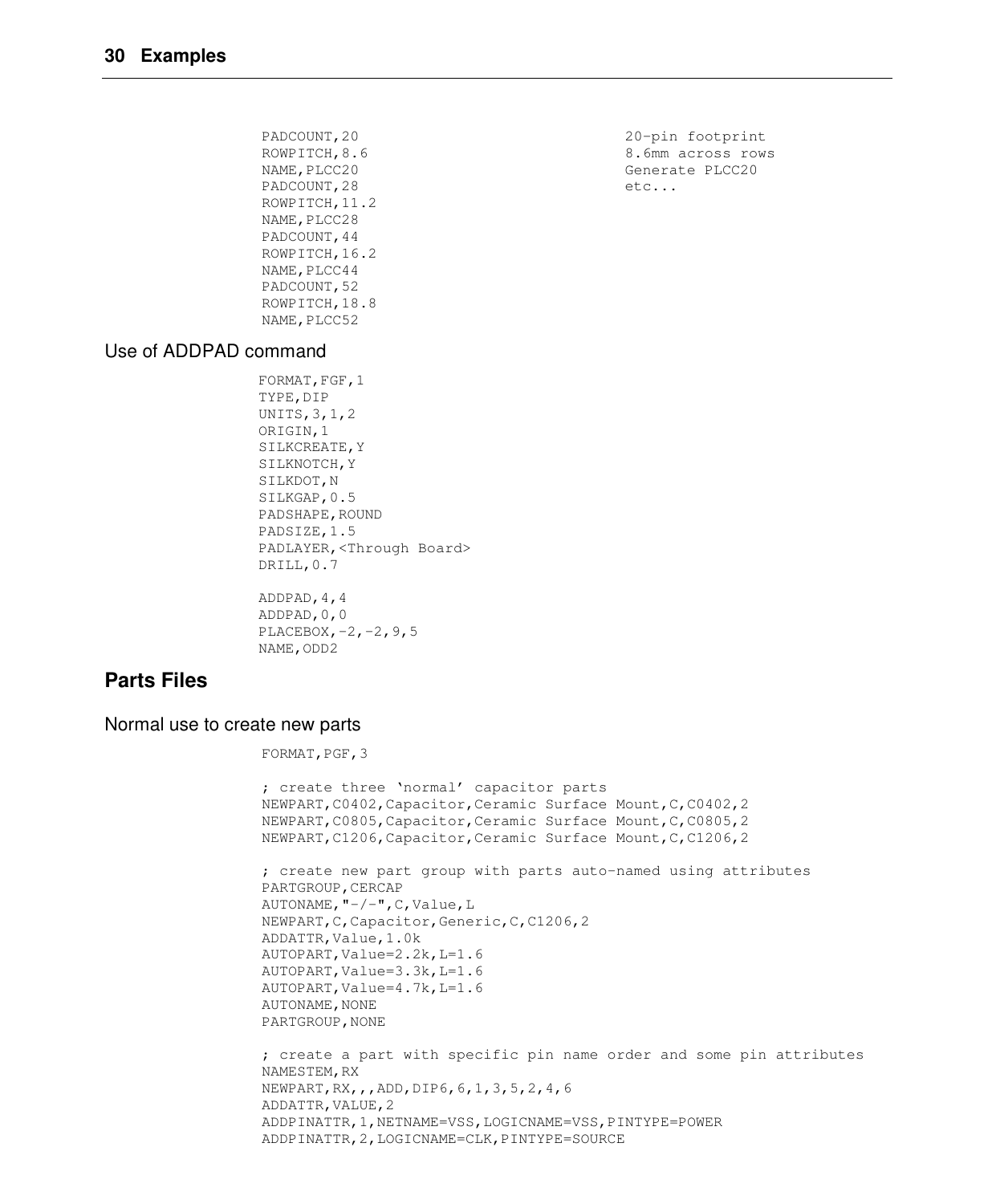```
ADDPINATTR,3,PINTYPE=Tri-State 
ADDPINATTR,2,PINSWAP=1 
ADDPINATTR,4,PINSWAP=1 
ADDPINATTR,6,PINSWAP=1 
ADDPINATTR,5,LOGICNAME=DRIVER,PINTYPE=SOURCE 
; Create a multi-gate part with a power gate 
PART,MY74,,,DIP14,14 
ADDGATE,AND2,3,1,2,3 
ADDGATE,AND2,3,4,5,6 
ADDGATE,AND2,3,9,8,10 
ADDGATE,AND2,3,12,11,13 
GATESWAP,,1,A,B,C,D 
ADDGATE,PWR2,2,7,14 
GATESWAP,,2,E 
ADDPINATTR, 7, LOGICNAME=GND, PINTYPE=GROUND, NETNAME=GND
ADDPINATTR, 14, LOGICNAME=VCC, PINTYPE=POWER, NETNAME=VCC
```
#### Use of ADDPINATTR, ADDUNGATEDPINS and ++ commands

FORMAT, PGF, 3 PART, EP600IPC-45, CLASSIC EP, Altera, DIP24, 24 ADDATTR,Category,FPGA/CLASSIC EP ADDGATE,ALTERA-1,22,1,13,23,14,2,11,3,4,++ 5,6,7,8,9,10,22,21,20,19,18,17,16,151,22,++ 1,13,23,14,2,11,3,4,5,6,7,8,9,10,22,21,20,19,++ 18,17,16,151,22,1,13,23,14,2,11,3,4,5,6,7,8,9,10,++ 22,21,20,19,18,17,16,11,22,1,13,23,14,2,11,3,4,5,6,++ 7,8,9,10,22,21,20,19,18,17,16,15

```
ADDPINATTR,1,LOGICNAME=CLK1,PINTYPE=INPUT
ADDPINATTR,13,LOGICNAME=CLK2,PINTYPE=LOAD
ADDPINATTR,23,LOGICNAME=IN,PINTYPE=LOAD
ADDPINATTR,14,LOGICNAME=IN,PINTYPE=LOAD
ADDPINATTR,2,LOGICNAME=IN,PINTYPE=LOAD
ADDPINATTR,11,LOGICNAME=IN,PINTYPE=LOAD
ADDUNGATEDPINS, GROUND, GND, 12
ADDUNGATEDPINS,POWER,VCC,24
ADDPINATTR,*,LOGICNAME=I/O,PINTYPE=BI-DIRECTIONAL
```
#### Use of ADDPART command

```
FORMAT,PGF,3
NAMESTEM, L
; create a 'normal' part
NEWPART, LQW04AN1N1C00p, RF Inductor wire wound type, Murata, L, L0804, 2
ADDATTR,Category, Inductor/Murata LQW04AN_00
ADDATTR,Family,Murata LQW04AN_00 Series
ADDATTR,<Hyperlink>,www.Murata.com
ADDATTR,<Component Height>,0.4mm
ADDATTR,IndTestFreq,100MHz
ADDATTR,QTestFreq,250MHz
ADDATTR,Qmin,15
ADDATTR,L,1.1nH
ADDATTR,RatedCurrent,990mA
ADDATTR,DCRes,0.03
ADDATTR,Freq,20.0GHz
; create a second part using characteristics from the first part
; but overwrite attributes using different values
```
ADDPART,LQW04AN1N8C00p ADDATT,L,1.8nH ADDATTR,RatedCurrent,700mA ADDATTR,DCRes,0.06 ADDATTR,Freq,17.0GHz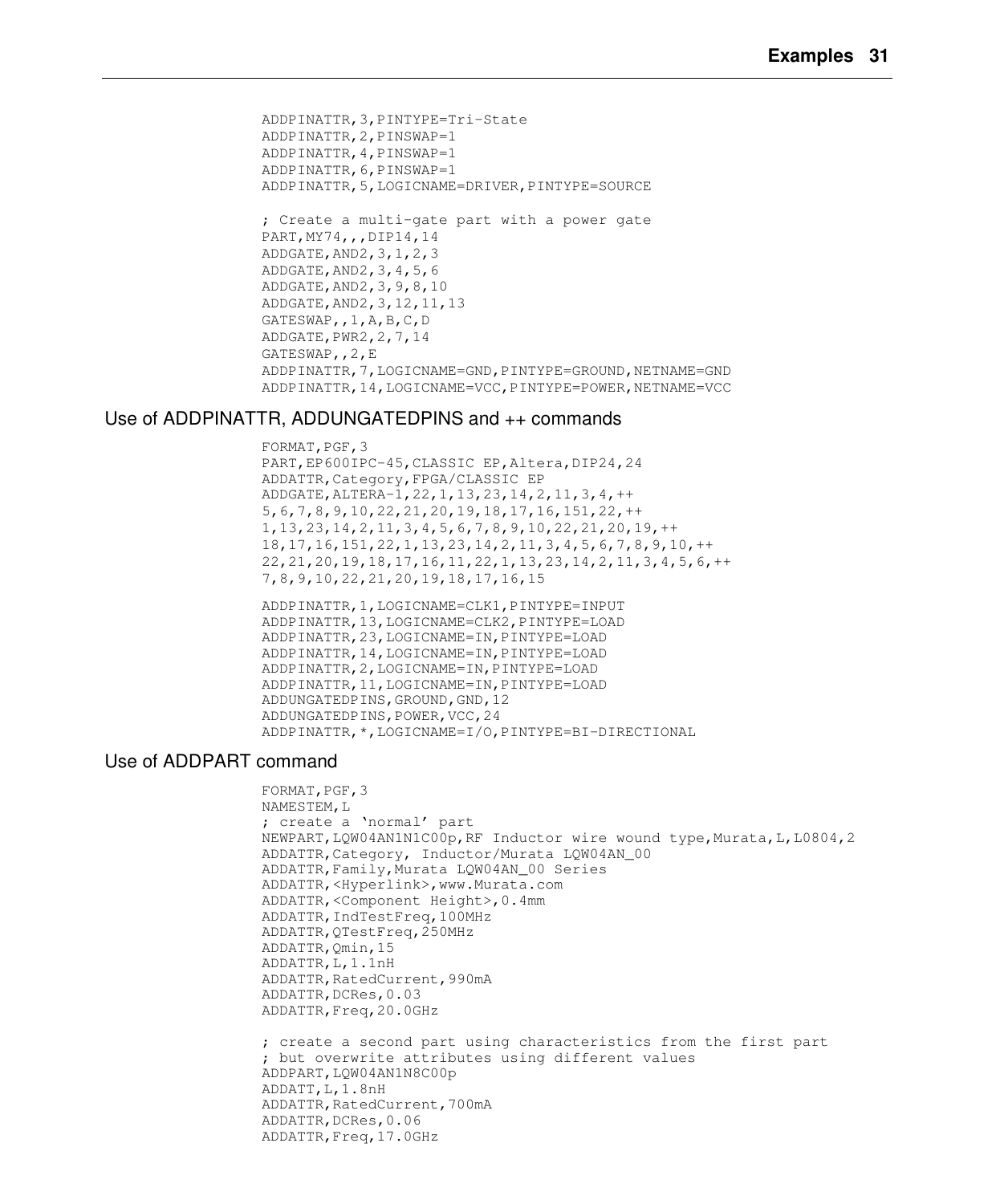## Adding Alphanumeric Pins to Parts

FORMAT,PGF,3

```
; create a new part with alphanumeric pin names
PART, NewAlpha, Alphanumeric Pins Example, ST, SOIC8, 8, 01, I1, I2, P1, P2, ++
O2,I21,I22 
SETSTEM, U
; add two gates and name the pins using the alphanumeric pin names
ADDGATE,AMP,5,O1,P1,I1,I2,P2
ADDPINATTR,O1,PINTYPE=OUTPUT,LOGICNAME=OUT1
ADDGATE,AMP2,3,I21,I22,O2
ADDPINATTR,O2,PINTYPE=OUTPUT,LOGICNAME=OUT2
```
## Swapping one SCM Symbol for another on a Part

FORMAT, PGF, 3

; find an existing part and swap the symbol another one and provide pin mapping for it. FINDPART, 1N4001U SETSYMBOL, DIODE SETGATE, 1N4001,a,1,A,2,K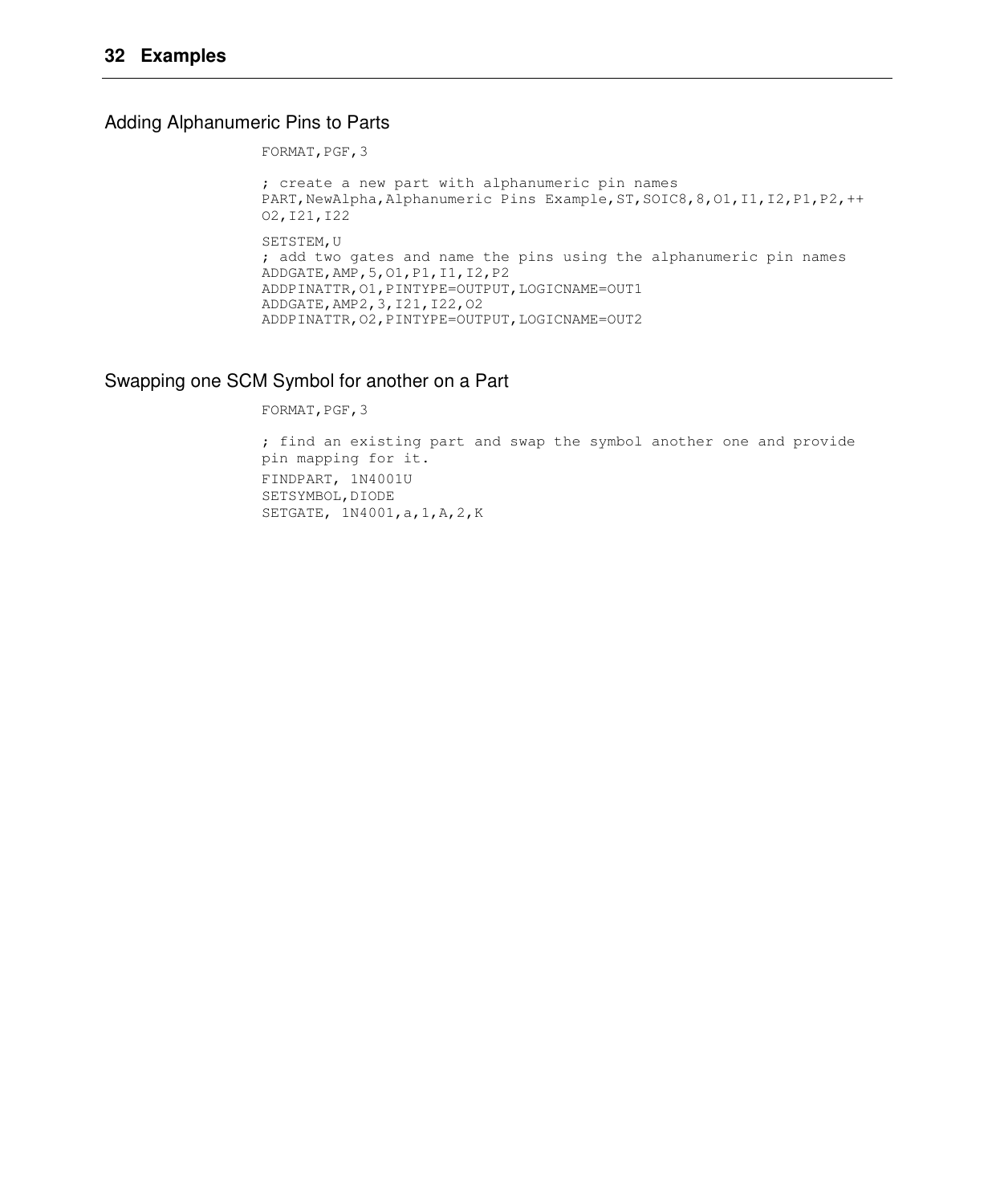## Appendix B. Change History

## **Issue 04-May-22 [Pulsonix 11.0]**

Added another Part example for replacing one Schematic symbol on a Part with another.

## **Issue 06-Apr-22 [Pulsonix 11.0]**

Added ability in NEWPART and PART commands to footprint pads so if the num\_pins := count <0 it searches the current libraries for the given footprint name to retrieve the pin count.

## **Issue 27-Apr-20 [Pulsonix 10.5]**

Missing comma in example ADDGATE command.

## **Issue 22-Feb-18 [Pulsonix 10.0]**

Adding information for some previously undocumented commands in Symbol files.

## **Issue 27-Aug-14 [Pulsonix 8.0]**

Addition of the following commands for adding gate and pin swap information to gates; GATESWAP and PINSWAP.

Note: The existing SWAPGROUP will still function but has been replaced with PINSWAP.

## **Issue 03-May-13 [Pulsonix 8.0]**

SETGATESYMBOLS command was missing the part representation name from the list of parameters.

## **Issue 03-Sept-12 [Pulsonix 7.5]**

Clarification of some commands within the Part files section.

Description of existing EXIT command added.

## **Issue 20-Oct-10 [Pulsonix 6.1]**

Addition of RENAMEPART and RENAMEPARTMATCHATTR commands for PGF files, allowing part rename operations on designs and libraries.

## **Issue 30-Apr-09 [Pulsonix 6.0]**

Show how to add comments to the file using # as the first character on the line.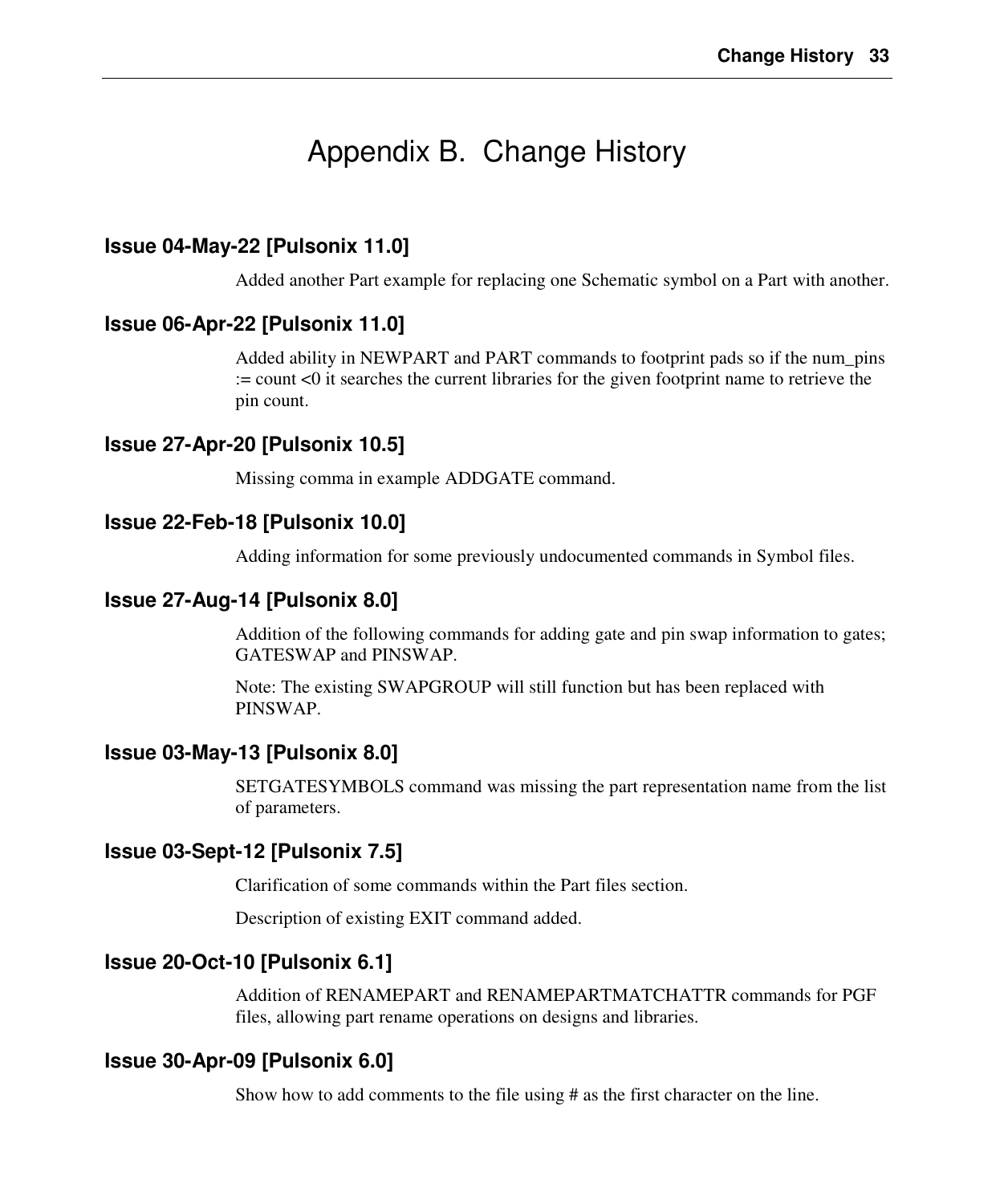Correction to the NEWPART command on a part, to show the missing optional field for the number of Symbol pins.

Handling of multiply-mapped pins in NEWPART, ADDGATE and ADDPARTREP commands.

Change of default handling for part grouping for format 3 part files, see page 21.

Addition of the following commands:

ASSOCPART : create a new Associated Part.

COPYPART : make a copy of an existing part under a new name.

MAKEGROUP : collect existing parts together into a part group.

PARTGROUP : collect new parts together into a part group.

SETGATESYMBOLS : set the list of symbol names to apply to a gate.

## **Issue 20-Oct-08 [Pulsonix 5.1]**

New SETGATESYMBOLS command on a part, allowing the addition of alternate symbol names to an existing gate definition.

### **Issue 08-May-08 [Pulsonix 5.0]**

ADDATTR command on a part can now add 'built-in' attributes such as Family, Height and Hyperlink.

PADSHAPE commands now recognise a larger range of available pad shapes.

#### **Issue 27-Mar-08**

SETFOOTPRINT command can now accept multiple footprint names, to specify a list of alternate footprints for a part. First footprint name is used as the default footprint for the part.

#### **Issue 18-Feb-04**

Changes added for Pulsonix version 3.0.

Additional commands for generating new parts: ADDUNGATEDPINS, ALLOWADDPINS, CONNECTOR,

Additional commands for amending existing parts: DELATTR, SETDESCRIPTION, SETFOOTPRINT, SETGATE, SETSTEM, SETSYMBOL.

Part command line continuation suffix "++"

#### **Issue 01-Sep-03**

Changes for handling symbol integration files, added for Pulsonix version 2.1.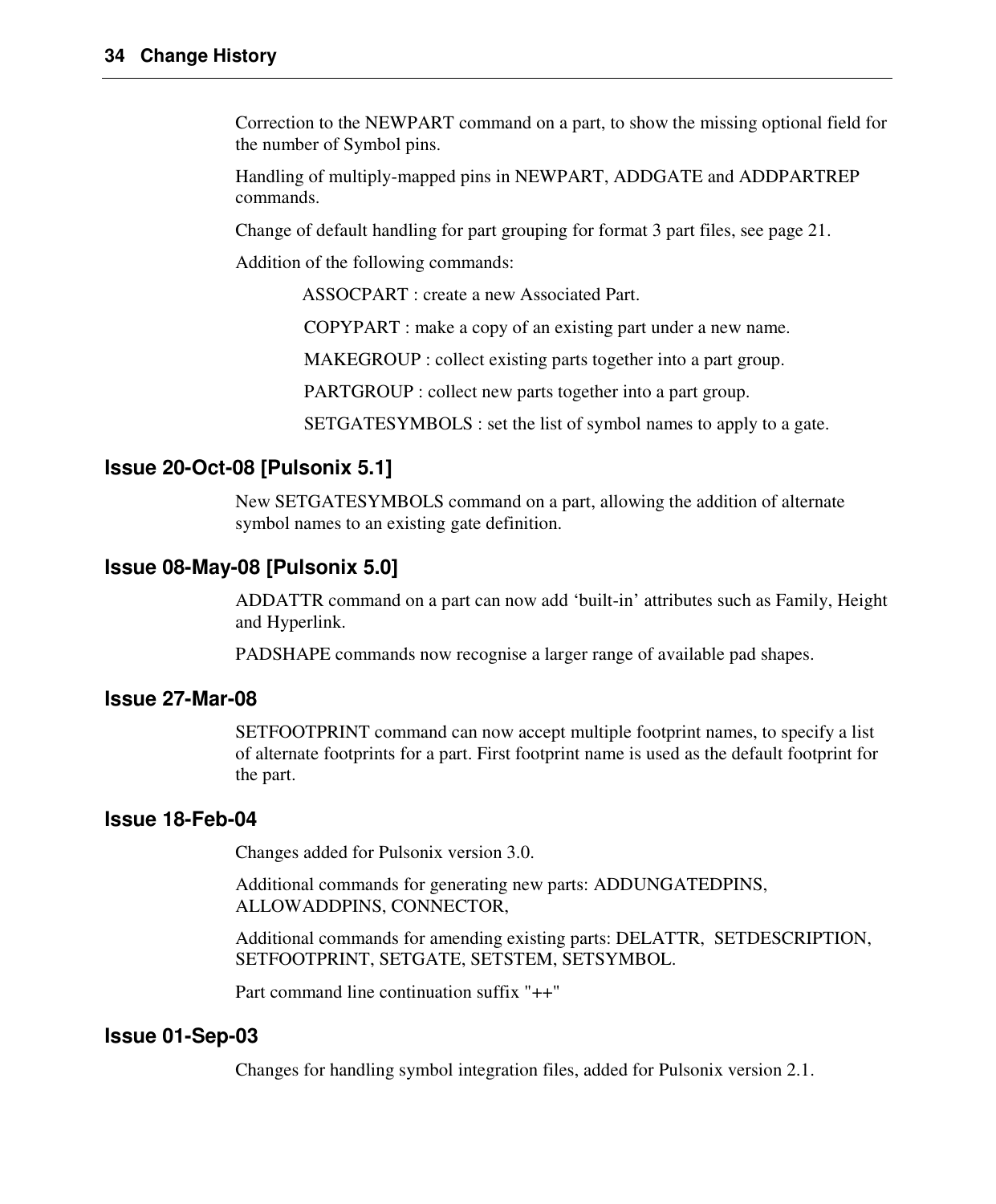## **Issue 02-June-03**

Addition of command for finding Parts (FINDPART)

## **Issue 26-Feb-03**

Addition of commands for bond pads and wires (ADDBONDPAD, ADDBONDPADSET, BONDPADDRILL, BONDPADLAYER, BONDPADLENGTH, BONDPADSHAPE, BONDPADSIZE, BONDPADSTYLE, WIRELAYER, WIRESIZE, WIRESTYLE).

Addition of command ADDPADSET for adding multiple 'arrays' of pads in specific positions.

## **Issue 09-Sep-02**

Addition of PART and ADDGATE commands to facilitate multi-gate parts.

## **Issue 21-Aug-02**

Addition of command ADDPINATTR for part pin attributes and properties.

Addition of command PARTGROUP for grouping parts.

Addition of commands AUTONAME and AUTOPART for creating auto-named parts.

Addition of command PLACEBOX for user-defined placement shape in footprint.

Changes to sample listings for above commands.

## **Issue 06-Aug-02**

Values shown for PADLAYER changed from <All>, <Top>, <Bottom> to <Through Board>, <Top Side> and <Bottom Side> respectively.

Note that ADDPAD command over-rides default pad pattern for footprint.

Addition of sample footprint commands for use of ADDPAD command.

Change to ADDPART command to match actual program behaviour. Copies details from previously added part, does not add to same part group.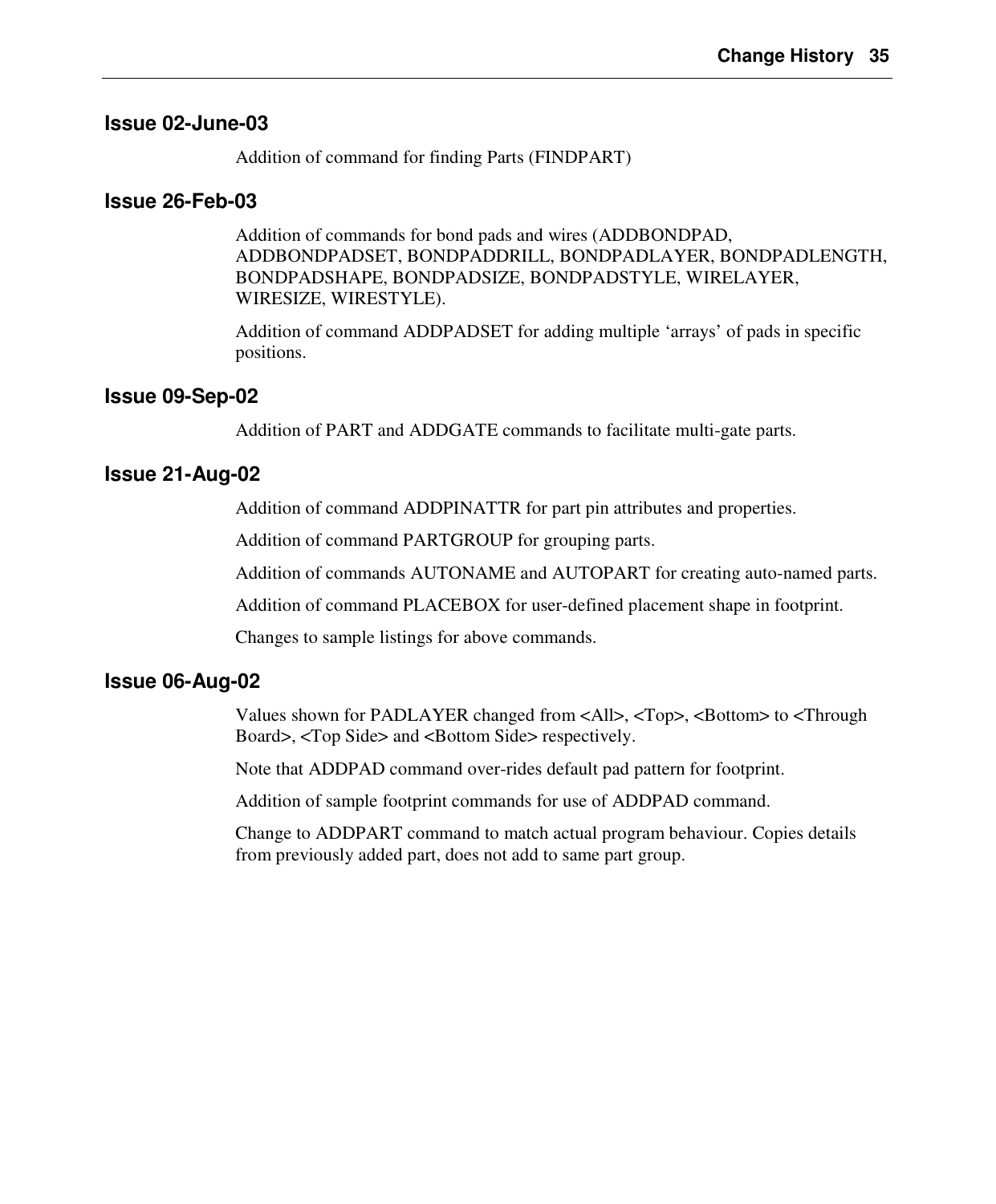## **36 Change History**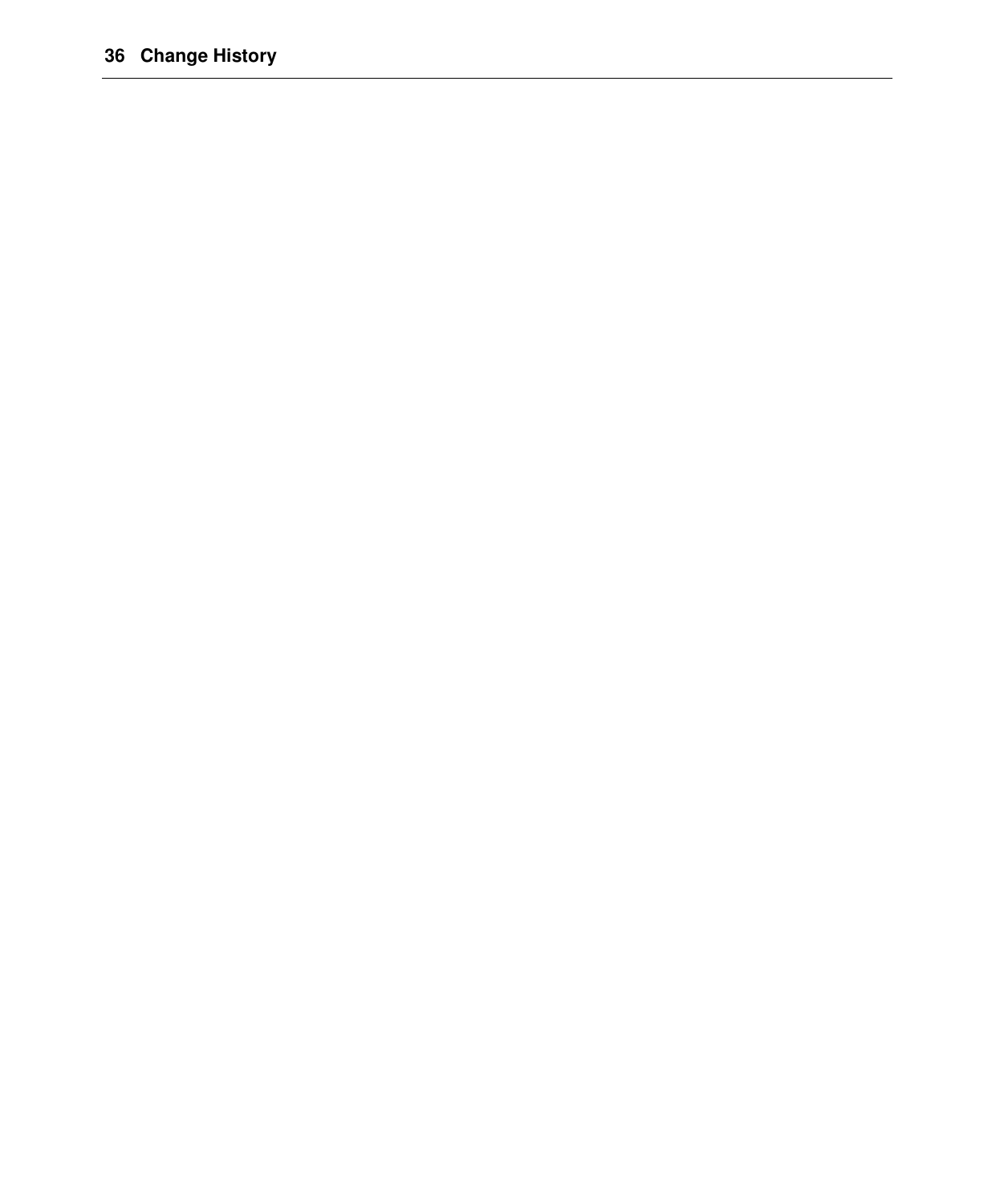## Index

## **A**

Alphanumeric pin names, 22, 32 **C** Change History, 33 Comment command (#), 9, 13, 21 **E** EXIT command (#), 9, 13, 21 **K** Keywords #, 9, 13, 21 ++, 27, 31 ADDATTR, 22 ADDBONDPAD, 14 ADDBONDPADSET, 14 ADDGATE, 23 ADDPAD, 14, 18, 30, 35 ADDPADSET, 14 ADDPART, 23, 31 ADDPINATTR, 23, 31 ADDUNGATEDPINS, 24, 31 ALLOWADDPINS, 24 ASSOCPART, 21 AUTONAME, 24 AUTOPART, 24 AXIALLEGS, 18 BONDPADDRILL, 15 BONDPADLAYER, 15 BONDPADLENGTH, 15 BONDPADSHAPE, 15 BONDPADSIZE, 15 BONDPADSTYLE, 15 BOTTOMPINDIRLEFT, 10 BOTTOMPINORDER, 10 BOTTOMPINS, 10 BOXLENGTH, 18 BOXROUND, 18 BOXWIDTH, 18 CLKPIN, 10 COLCOUNT, 18 CONNECTOR, 25 COPYPART, 25

DELATTR, 25 DIAMETER, 19 DRILL, 15 EXIT, 9, 13, 21 FILE, 9, 13, 21 FINDPART, 21 FIRSTPIN, 15 FORMAT, 9, 13, 21 GATESWAP, 25 HORIZPADCOUNT, 19 HORIZROWPITCH, 19 INVPIN, 10 LEFTPINDIRUP, 10 LEFTPINORDER, 10 LEFTPINS, 10 LEGLEN, 10 LOGICNAME, 24 MARKPIN, 10 NAME, 10, 15 NAMEPOS, 10, 16 NAMESTEM, 25 NETNAME, 24 NUMBERSOUTSIDE, 11 ORIGIN, 11, 16 PAD1SHAPE, 16 PADCOUNT, 16 PADDIM3, 11, 16 PADFILLED, 11 PADLAYER, 16, 35 PADLENGTH, 11, 16 PADPITCH, 11, 16 PADSHAPE, 11, 16 PADSIZE, 11, 16 PADSTYLE, 11, 17 PART, 22 PARTGROUP, 25 PINORDER, 17 PINSWAP, 24 PINTYPE, 24 PLACEBOX, 17 PLACECREATE, 17 PLACEGAP, 17 PLACEISAREA, 17